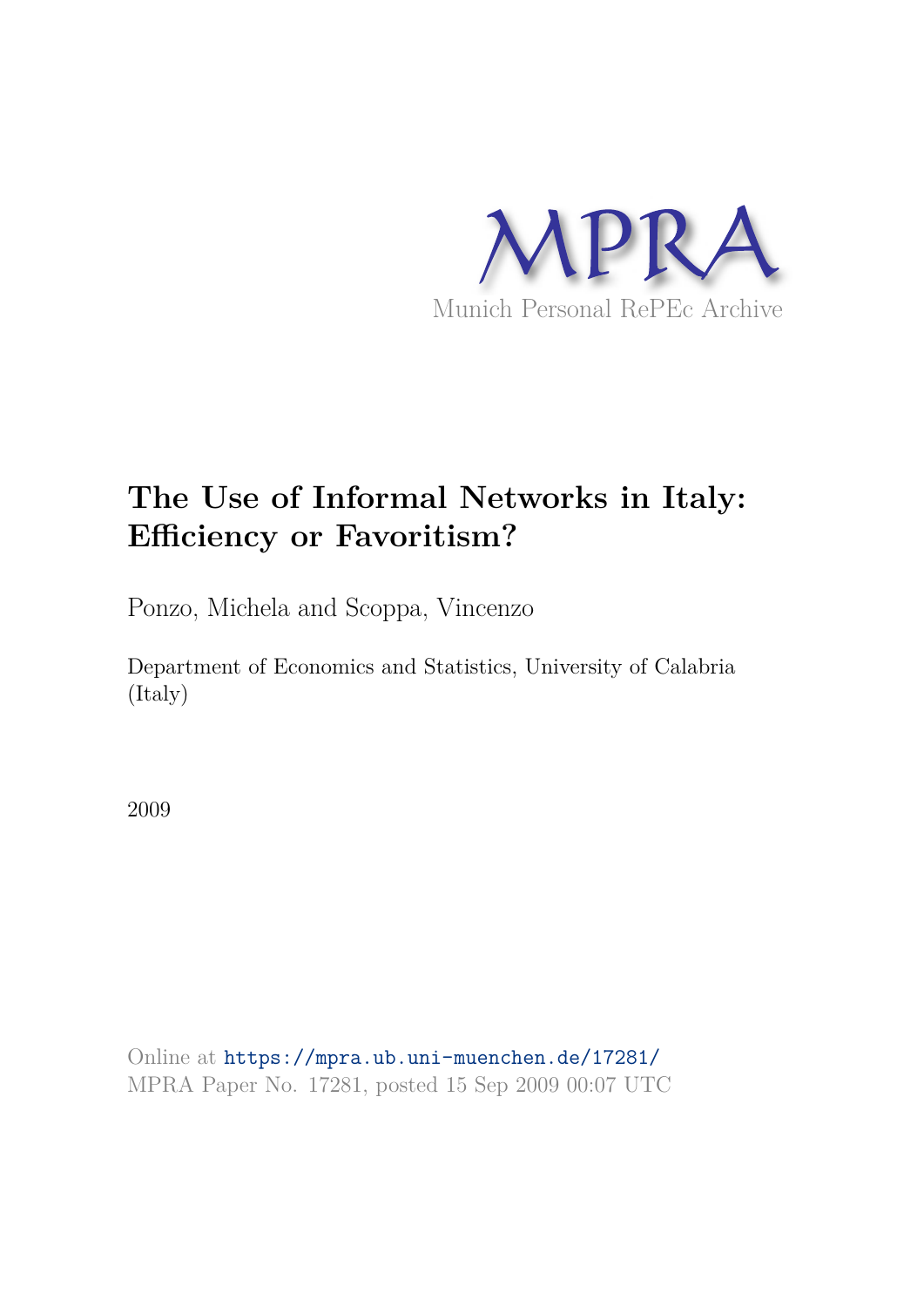# *The Use of Informal Networks in Italy: Efficiency or Favoritism?*

Michela Ponzo, Vincenzo Scoppa<sup>\*</sup>

# **Working Paper version Forthcoming in the Journal of Socio-Economics, 2009**

*A large body of literature considers the advantages of using informal networks to match workers to jobs. However, family ties may interfere with a genuine process of worker selection, favoring people with connections over more talented workers. We offer a simple model of favoritism to explain these risks and show firms' trade-off in using informal channels. We then investigate empirically the determinants and consequences of using informal networks in Italy by using the Bank of Italy Survey. We find that informal networks tend to be used by low educated individuals, in small firms, in low productivity jobs and in less developed regions. Finally, we show that informal networks have a negative impact on wages, controlling for individual and firm characteristics.* 

*Keywords: Informal Networks, Favoritism; Nepotism; Earnings functions.* 

*JEL classification: M510; D730; J240; J710; J310* 

# *1. Introduction*

 $\overline{a}$ 

A large and growing evidence shows that workers often find jobs thanks to the help of relatives, friends and professional acquaintances (the so-called *social or informal networks*) and that firms extensively use referrals from their employees to fill job vacancies. Ioannides and Loury (2004) report that informal networks are extensively used in the labor markets of a large number of countries. Pellizzari (2004) documents that the use of informal networks is widespread in European countries and Bewley (1999) summarizes the results of 24 works concluding that the proportion of jobs found through relatives and friends ranges from 30 to 60% (see also Rees and Shultz, 1970; Holzer, 1988; Granovetter, 1995; Corcoran *et al.*, 1980).

<sup>∗</sup> Department of Economics and Statistics, University of Calabria, 87036 Arcavacata di Rende (CS), Italy. Email: michela.ponzo@unical.it; v.scoppa@unical.it. We would like to thank Mariarosaria Agostino, Francesco Aiello, Giuseppe Coco, Maria De Paola, Anna Giunta, Antonio Nicita, Valeria Pupo, seminar participants at the University of Bari and University of Calabria and two anonymous referees for useful comments and suggestions. The usual disclaimers apply.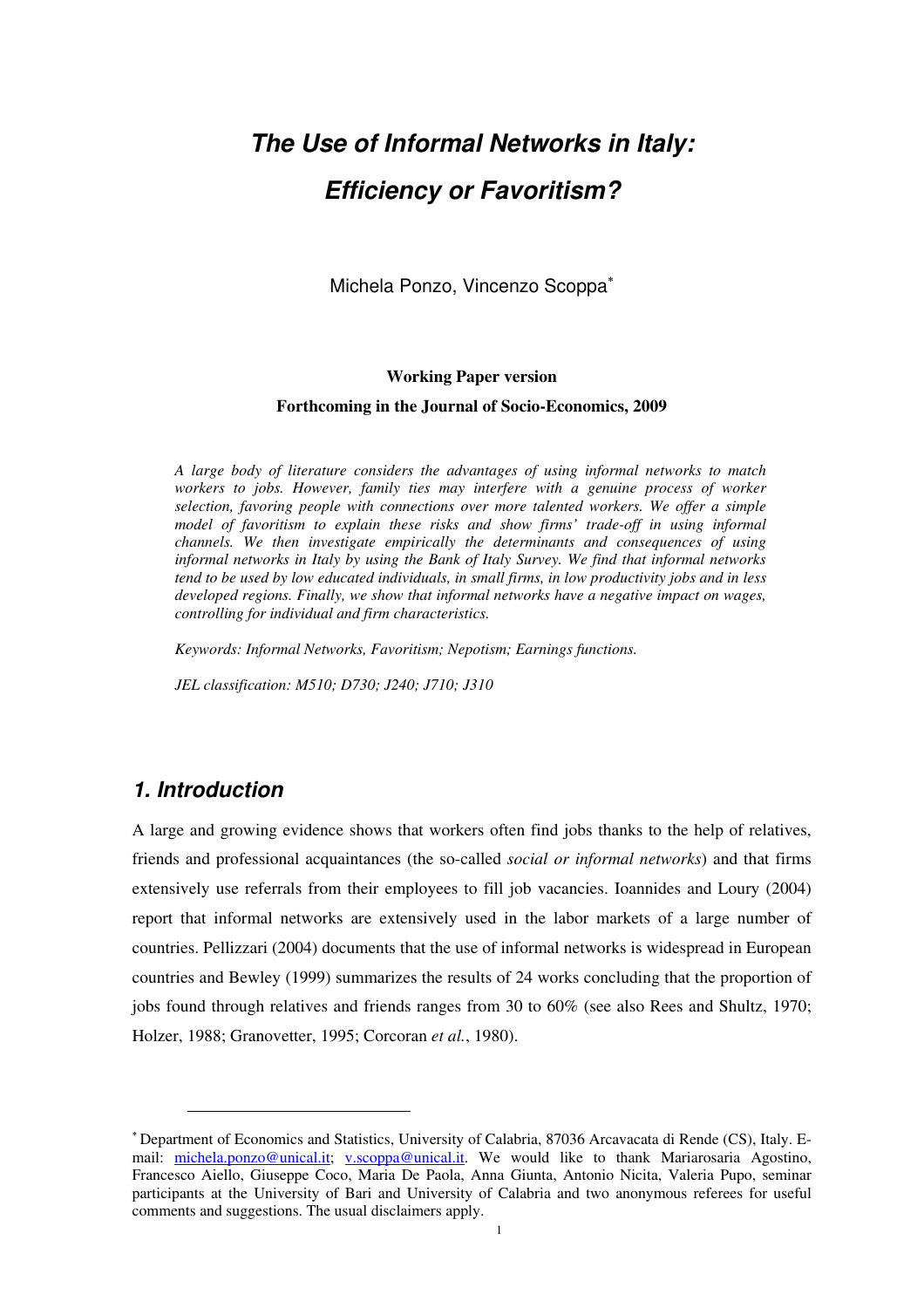A number of theoretical explanations have been offered to interpret the widespread use of informal networks which predominantly emphasize the positive role played by these channels in terms of high quality job matches, better selection of workers, and low search and recruitment costs. One of the main explanations is that workers tend to be socially related to other individuals of comparable abilities and, as a consequence, firms find it convenient to follow referrals from their own high ability employees (Montgomery, 1991). Other mechanisms explaining the wide use of informal networks which are considered in the literature are: the savings in search, advertising and screening costs, the importance for incumbent employees of maintaining a good reputation and considerations regarding possible consequences for their future careers, employee interest in having high ability co-workers if there is team production in the firm, and peer-pressure which lowers monitoring costs (Rees, 1966; Saloner, 1985; Kugler, 2003; Pellizzari, 2004).

However, in principle, family ties and social relationships might interfere with a genuine process of selection, favoring employees' family members and people with connections over more competent workers for access to good jobs. Since people care for their relatives and receive utility if they find employment, individuals may try to favor the recruitment of their family members even it they are not the best workers on the market. Moreover, individuals belonging to "old boy networks" may be preferred for reasons unrelated to productivity, such as loyalty, exchange of favors, and altruism.

Favoritism practiced by employees in helping relatives or friends to acquire a job above and beyond their merits, increasing their own utility at the expense of their employers who hire low-productivity workers, can be viewed as a form of opportunism in agency relationships (see Prendergast and Topel, 1996, for a seminal model of favoritism in organizations). Moreover, Goldberg (1982) has explained the preference of employers in hiring some particular categories of people, so-called "positive discrimination". He coined the term "nepotism coefficient" to denote an increase in employer utility deriving from the employment of preferred workers.

Therefore, as argued by Ioannides and Loury (2004), the effects of informal networks on the quality of matches are complex and multi-faceted and, importantly, these effects may differ according to the type of referrals, work environment, institutional characteristics, and so on.

Probably because positive and negative factors are jointly at work, empirical works have produced mixed results. An important distinction has emerged in the empirical literature between the effects of "professional contacts" (referrals from current employees) and "family contacts" (see Bentolila, Michelacci and Suarez, 2004) on the quality of the matches (typically measured by the wages perceived by workers). In most of the papers in which informal networks are based on professional contacts the effect is positive (see Granovetter, 1974; 1995; Simon and Warner, 1992; Kugler, 2003) while, on the other hand, a negative effect is typically found when family or friends have provided help to find the job (Pistaferri, 1999; Addison and Portugal, 2002; Pellizzari, 2004; Bentolila, Michelacci and Suarez, 2004; Sylos-Labini, 2004).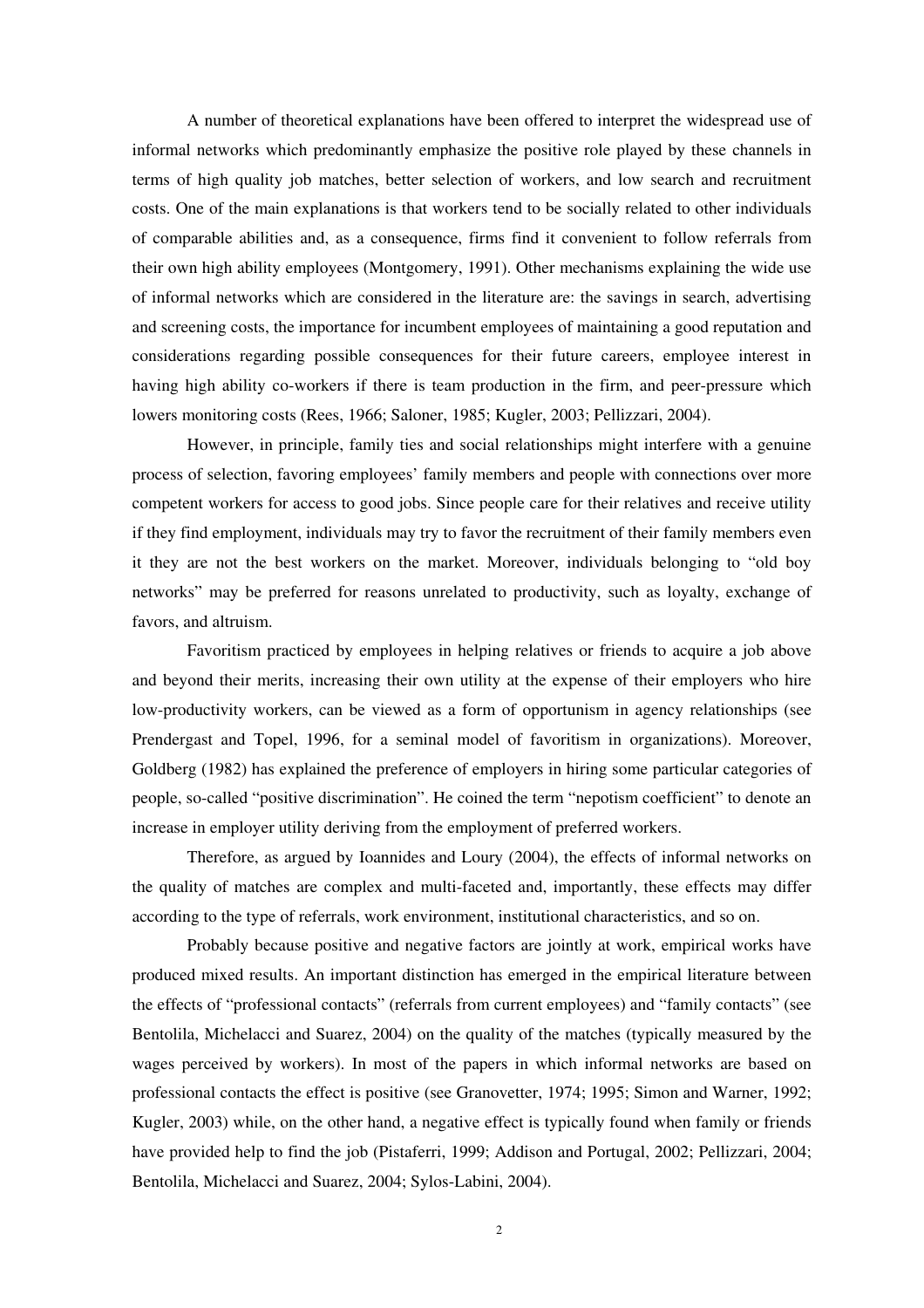It is plausible to think that when individuals are interested in the well-being of their family members, they may favor their employment on non-meritocratic criteria. This problem is less important in professional contacts. This is reminiscent of the distinction between Granovetter's (1995) "weak ties" and "strong ties", with the former being considered more informative than the latter.

In this paper, we offer firstly a stripped-down theoretical model to show the risks of favoritism in recruitment when family ties are involved and to examine the trade-off faced by firms in using informal networks.

Subsequently, in order to contribute to the solution of the theoretical puzzle regarding the effects of informal networks, we analyze empirically both the determinants and the effects of the use of informal networks in Italian labor markets, using the *Survey of Household Income and Wealth* (SHIW) conducted by the Bank of Italy in 2004 which contains information on the methods adopted by workers for access to the labor market, as well as a wide variety of information on individual socio-demographic and economic characteristics.

Our aim is to provide evidence regarding the working of informal networks in a system which exhibits certain specific economic and institutional characteristics, such as the strength of family ties, high levels of unemployment, highly centralized wage bargaining systems (in which wages depend little on individual productivity) and so on. We focus on private employees (excluding the self-employed), since, for this category, an agency relationship is at work that may potentially generate the risks of favoritism. We also exclude public sector employees because, in Italy, access to these jobs may only formally take place through a "public competition".

In the econometric analysis we first try to explain the factors determining the probability of using informal networks by estimating a probit model. Our estimates show that informal networks are used more frequently by low educated individuals, in small and low productivity firms, in less developed regions and in high unemployment labor markets. The finding that informal networks are predominantly used to fill low-skilled positions is in contrast with the "efficiency explanations" mainly based on US evidence (see, for example, Kugler, 2003).

These factors are consistent with the idea that firms face a trade-off in using informal networks: they must balance the advantages of social contacts against the costs of favoritism (i.e. the recruitment of connected but less productive workers). The evidence suggests that firms strategically limit the use of informal networks to particular segments of their labor force. If employers are aware that listening to referrals from family members may lead to the recruitment of less productive employees, then they do not use these methods to hire an engineer or a manager, but reserve them for the hiring of a secretary or a janitor. In these cases, even though connected workers may be less talented than other potential workers, this fact does not produce relevant costs in terms of losses of production, while it allows savings in the costs of a formal process of job advertising, search, and recruitment.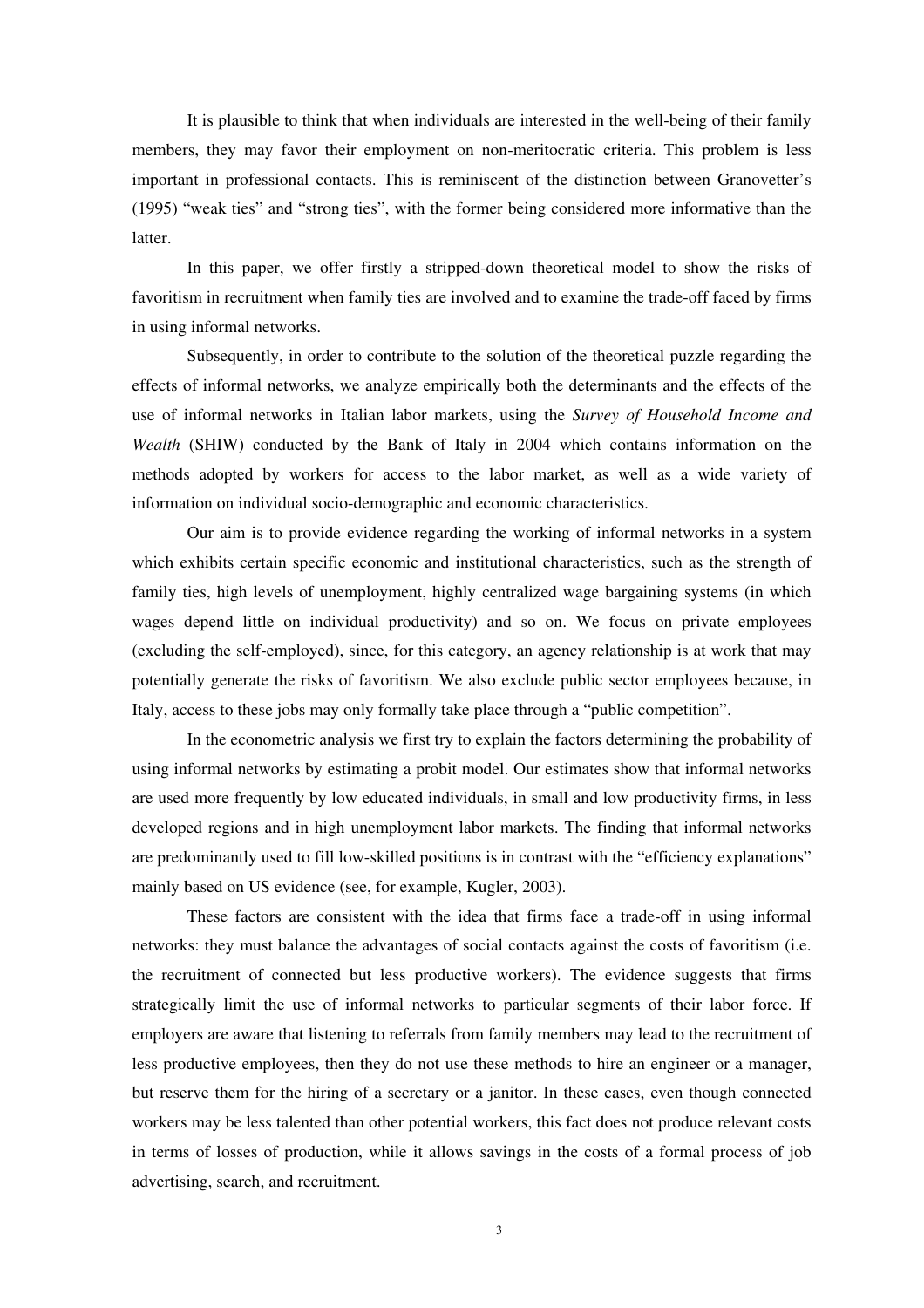Furthermore, the fact that informal networks are used more intensely in high unemployment regions, where a job has a much higher value, and in areas with strong family ties and low social capital represents indirect evidence that they tend to be used to favor the employment of family members rather than to find the best possible applicants.

Secondly, we study the impact of informal networks on the quality of the job matches, using the wage perceived by workers as a proxy of the quality. We estimate some standard earnings functions by controlling for a wide range of individual and firm characteristics. We find that, *ceteris paribus*, workers hired through informal networks receive a negative wage premium. Our interpretation of these findings is that informal networks do not always lead to efficient job matches. A proportion of workers hired through informal networks seem to be characterized by lower productivity, probably because they are hired for "altruistic" reasons. These negative aspects related to social networks contrast with other possible advantages associated with informal networks.

Our findings are consistent with a burgeoning literature that shows that, in many circumstances, family ties and social connections lead to the hiring of less talented individuals and, therefore, to poorer firm performance (see, among others, Perez-Gonzalez, 2006; Bandiera *et al.* 2009, Kramarz and Skans, 2007).

The paper is organized as follows. In section 2 we present a brief review of the literature on informal networks. Section 3 presents a theoretical model of favoritism to motivate our empirical analysis. In section 4 we describe the structure of the dataset. Section 5 contains the econometric analysis of the use of informal networks. Section 6 analyzes the impact of informal networks on wages. Concluding remarks follow.

#### *2. A Brief Review of the Literature*

An expanding literature has examined, both empirically and theoretically, the methods used by workers and firms in the job matching process. The main aspect that emerges from these works is the predominant role played by social networks (networks of relatives, friends, and professional acquaintances) in facilitating the search for jobs and the matching between firms and workers.

According to the studies carried out by Myers and Shultz (1951), Rees and Shultz (1970), Granovetter (1995), Corcoran *et al.* (1980), Calvò-Armengol (2006) and Bewley (1999) (among others) in the United States, it emerges that approximately 50% of workers currently employed found employment through networks of relatives and friends. In addition, a study by Holzer (1988) shows that a job search conducted jointly with friends and relatives is the most efficient search method among the young Americans, since it increases the number of job offers and reduces the duration of unemployment.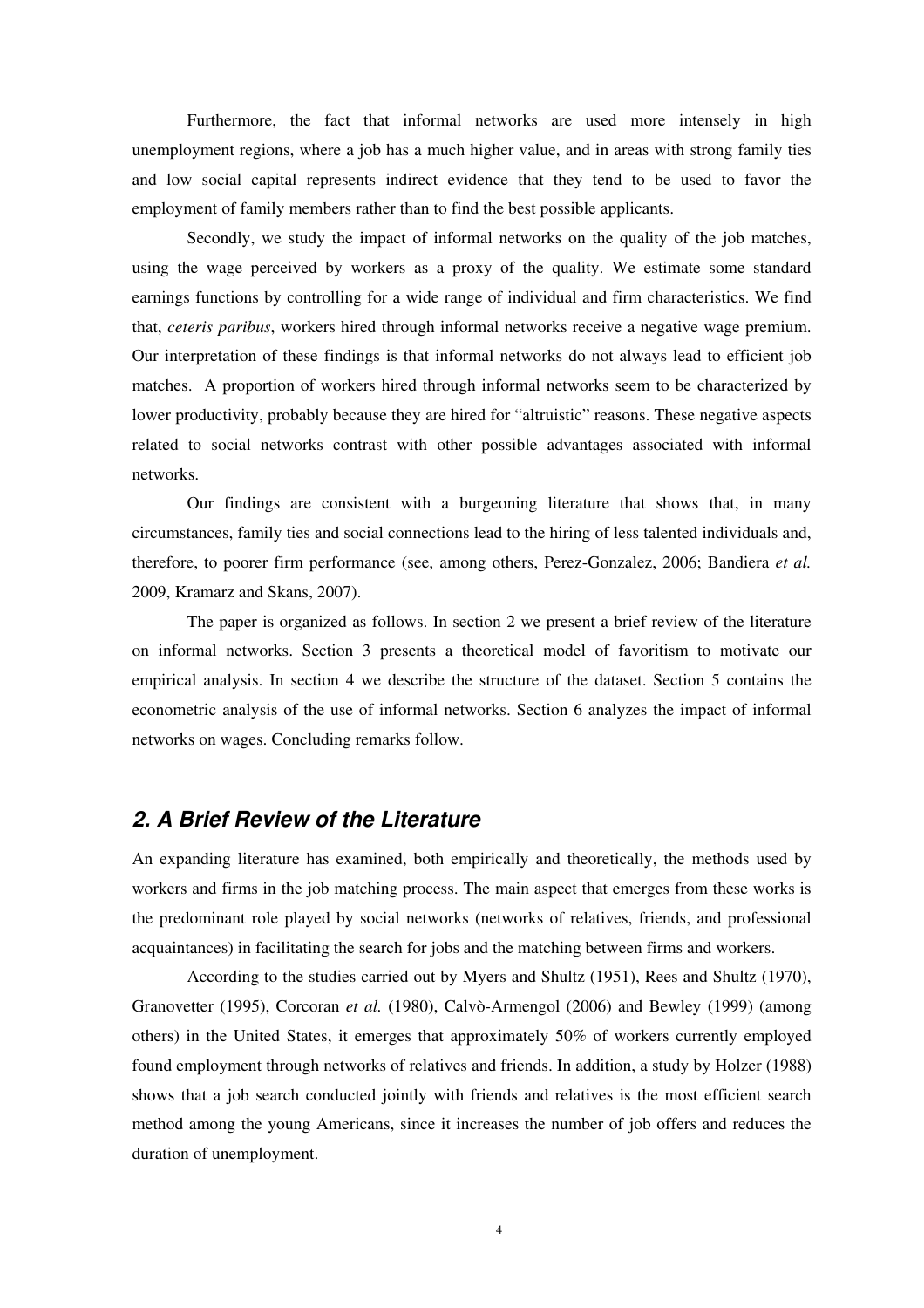From a study recently conducted by Pellizzari (2004), using data from the European Community Household Panel (ECHP) for the period 1994-1999, it emerges that informal contacts are widely used by both firms and workers in most European countries. The estimated probability of finding a job through the use of personal contacts is very high in countries like Spain (45%), Portugal (38.5%), Greece (41%), Italy (37.9%), France (34.4%) and Germany (32.2%). On the other hand, this percentage is relatively low in the UK (23%) and in Scandinavian countries. In Finland and in Denmark, for example, only 13.3% and 17.7% of workers, respectively, adopted this method as a channel of entry into the labor market.

From a theoretical point of view, a variety of explanations of the use of social networks have been offered, mainly highlighting the positive aspects of informal networks in improving the quality of job matching.

First of all, firms that need to fill a position have to bear search and advertising costs to contact a pool of prospective employees and need to screen them to select the workers with the best characteristics. Alternatively, firms may save search and screening costs if they follow the suggestions of their employees and hire their relatives or their acquaintances (see Pellizzari, 2004; Pistaferri, 1999).

An important strand of literature is based on the assumption of imperfect information in the labor market: the firm typically does not know the characteristics and productivity of workers and the latter do not have adequate knowledge of the job (for example, a worker does not know if the job offered is in line with his expectations in terms of tasks performed, career prospects, etc.). In this context, the informal networks, providing information both to employers about unobservable characteristics of potential employees , and about the quality of the job to these potential employees , allow job matching with higher productivity and lower turnover (Simon and Warner, 1992) and, at the same time, enable firms to reduce the costs of searching and publicizing the job vacancy. Simon and Warner show that the use of informal methods of job searching through the "old boy network" (referrals) is related to higher wages at the beginning, but leads to lower wage growth afterwards (because the referral quality is already revealed at the beginning but the quality of non referral is learned from time to time). However they admit to not being able to discriminate between the hypothesis of good matching and that of favoritism.

The informal channels typically taken into consideration by firms consist of signalling provided by other workers already operating in the firm. According to Montgomery (1991), workers are typically linked to other potential workers of comparable skills, so firms find it convenient to accept referrals from their highly productive workers because this gives them a high probability of recruiting workers with comparable ability.

On the other hand, workers have an interest in only signalling people with a high level of skills so as to maintain a good reputation with the employer and to avoid a negative impact on future career prospectives within the firm (Rees, 1966; Saloner, 1985). In addition, current workers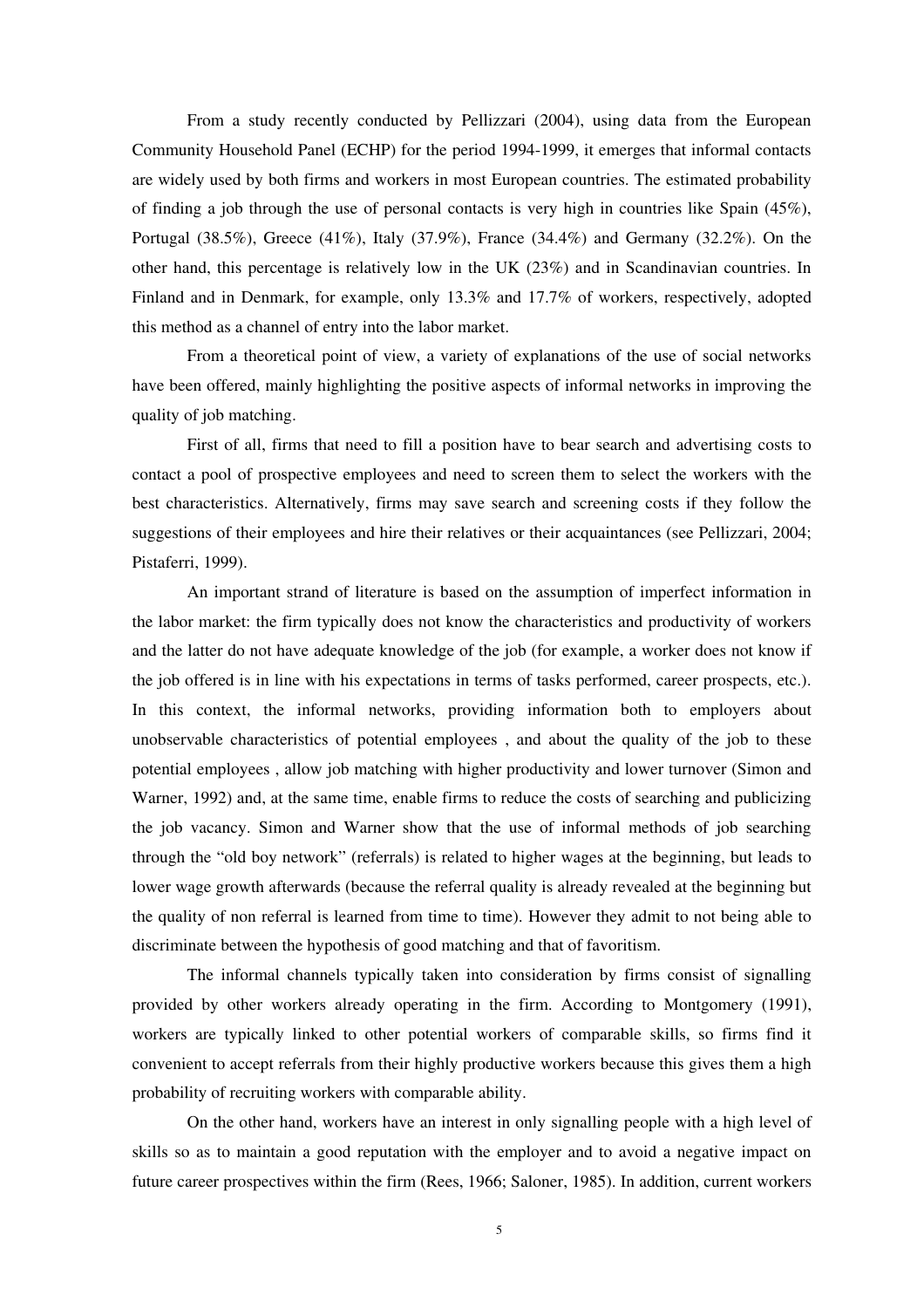have an incentive to promote the integration of new highly productive workers into the firm if worker remuneration is, at least partially, related to firm performance or to that of the team of workers ( "team production").

Other analyses attempt to give an explanation for the presence of the practice of signalling in terms of efficiency wages. Firms use this practice to select and monitor new recruits, because they may reduce monitoring costs through "peer pressure" (Kugler, 2003). In fact, peer pressure is particularly effective if workers interacting in the workplace are also linked by other social relations (Spagnolo, 1999; De Paola and Scoppa, 2001; 2003).

According to these theories, since informal channels allow the formation of better matches in the labor market, their use should be associated with higher productivity, higher wages and lower turnover. Granovetter (1995), Corcoran *et al.* (1980), Kugler (2003), Simon and Warner (1992) find a positive effect of the use of informal networks on wages and turnover.

However, notwithstanding the advantages deriving from the use of informal networks, a negative effect of these networks is often found when family or friends have provided help to find the job (Pistaferri, 1999; Addison and Portugal, 2002; Pellizzari, 2004; Bentolila, Michelacci and Suarez, 2004; Sylos-Labini, 2004).

A recent approach in literature is investigating the relationship between family ties, recruitment and firm performance, finding that connections may often lead to inefficient selections. Kramarz and Nordstrom Skans (2007), using an exceptionally rich dataset of Swedish workers, find that individuals frequently work in the same plant as their fathers (particularly true for relatively low-educated males). Children employed by the firm for which their father works tend to have lower grades than their classmates who are not hired in the same workplace as their fathers, yet typically, they have higher initial wages, and more stable jobs than the latter. Bandiera *et al.* (2009) find, in a controlled field experiment, that when managers face low powered incentives, they favor the workers they are socially connected to, regardless of the workers' ability. This highlights how this mechanism is detrimental to the firm's overall performance. Kramarz and Thesmar (2006) analyze the effects of social networks within boardrooms in France. They show that social networks affect board composition and that firms which exhibit greater network influence are less profitable.

Scoppa (2009), controlling for a large number of individual characteristics, shows that children of public sector employees in Italy have a much higher probability of being hired in the public sector. This advantage regarding access to public employment for children of public employees holds even when they attain lower grades in High School or College. In a series of papers, Laband and Lentz (1983, 1990, 1992) tried to directly verify whether, in jobs that tend to be transmitted from parents to children, this transmission is due to nepotism or can instead be ascribed to human capital or physical capital transfer. They find that in some professions (for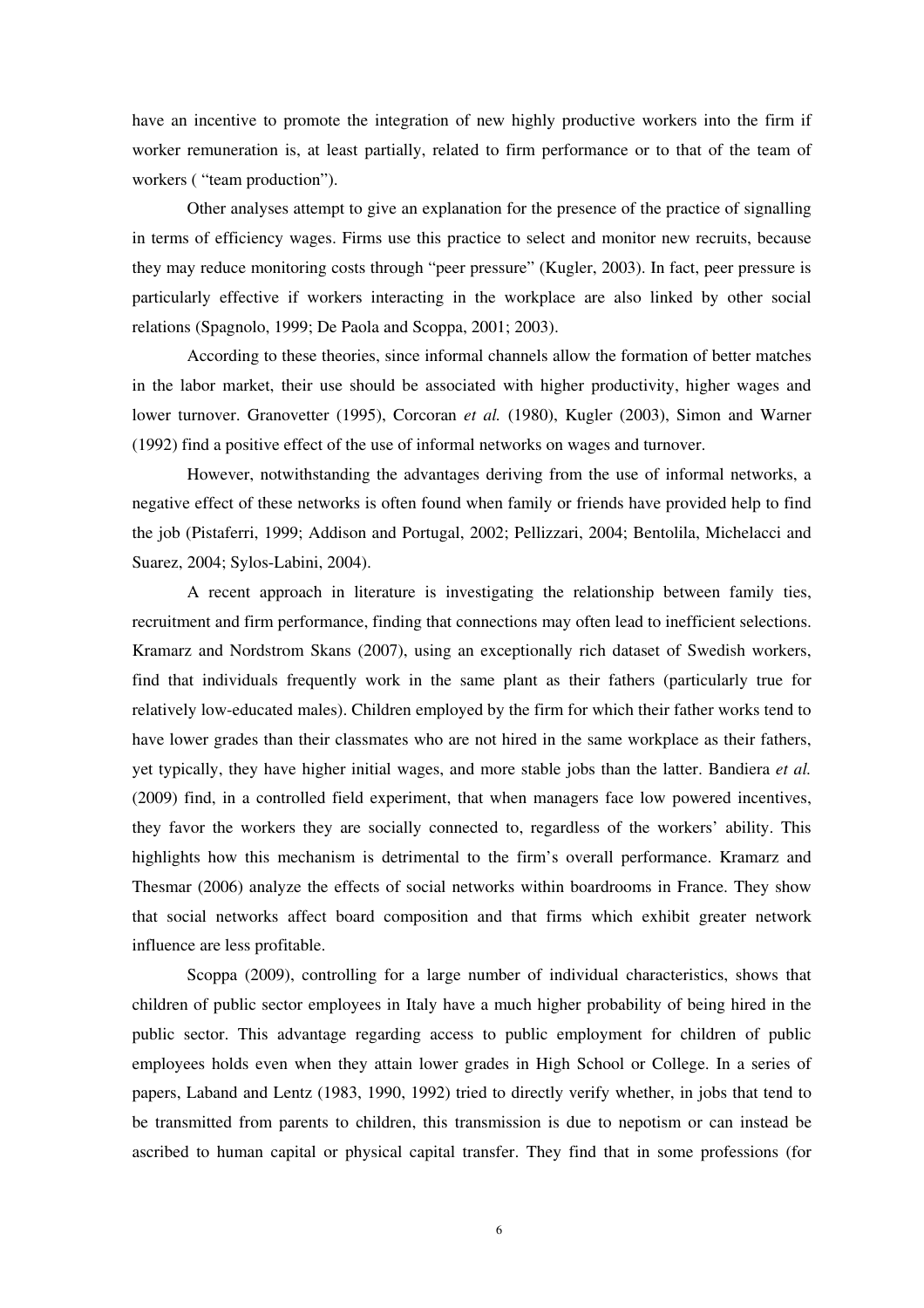example, for lawyers and doctors, see Laband and Lentz, 1990 and 1992), offspring have an unfair advantage and are favored beyond their merits. $<sup>1</sup>$ </sup>

The selection of managers in family firms has received plenty of attention. When the founder retires, firm control is often transmitted to his heir rather than hiring a professional manager (Burkart, Panunzi and Shleifer, 2003; Bertrand and Schoar, 2006). This often reflects the preferences of the founder who is willing to sacrifice a firm's profitable performance in exchange for personal satisfaction deriving from his child's running of the company. In practice, the heir to the family firm might be less talented than a professional manager meaning that optimizing firm performance is not considered essential. Although transmission of control within the family may have positive effects in terms of agency costs, a host of evidence finds that family firms exhibit poorer performance. Perez-Gonzalez (2006) and Bennedsen, Nielsen, Perez-Gonzalez and Wolfenzon (2007) find evidence of a large decline in firm performance following the CEO appointment of a founder's family member.

#### *3. Informal Networks and Favoritism in Recruitment*

In this Section we offer a simplified version of the favoritism model presented in Ponzo and Scoppa (2009) in order to illustrate the possible risks of using informal networks when individuals are interested in their family members' utility and there is room for opportunistic behavior. The formalization proposed – which introduces favoritism in the analysis of informal networks – helps explain why, in some contexts, informal networks can produce negative effects on the quality of the worker-firm matches.

Whereas it is difficult to reconcile nepotism carried out by employers with their profit maximizing behavior (see Goldberg, 1982), it is simpler to explain favoritism in recruitment by making recourse to an agency relationship within an organization where the decision-maker (in charge of recruitment decisions) is an agent of a principal (the shareholders, for example) and will not be significantly penalized by favoring friends or relatives even when they are low-productivity candidates (while he may obtain personal benefits).

We consider a firm or an organization in which a wage *W* is paid to lower-level employees while their alternative wage (outside option) is *w* . We suppose that the wage *W* is higher than the alternative wage and, therefore, a rent equal to  $(W - w)$  is paid to workers.<sup>2</sup>

 $\overline{a}$ 

<sup>&</sup>lt;sup>1</sup> On the contrary, Groothuis and Groothuis (2008) do not find nepotism in NASCAR cup drivers, since

performance of family connected individuals are not lower than other drivers.<br><sup>2</sup> Wage rents might be justified by a variety of reasons: efficiency wages, union and public sector wage premium. Krueger and Summers (1988), among others, by controlling for observable firm and worker characteristics , document that workers employed in some sectors gain a considerable wage rent. Unionized and large firms typically pay a wage premium ranging from 15-16% to 30% (Blanchflower and Bryson, 2003; Card, 1996). Gregory and Borland (1999) show that for most OECD countries public wages are higher than private wages. Controlling for relevant worker characteristics, it emerges that public sector workers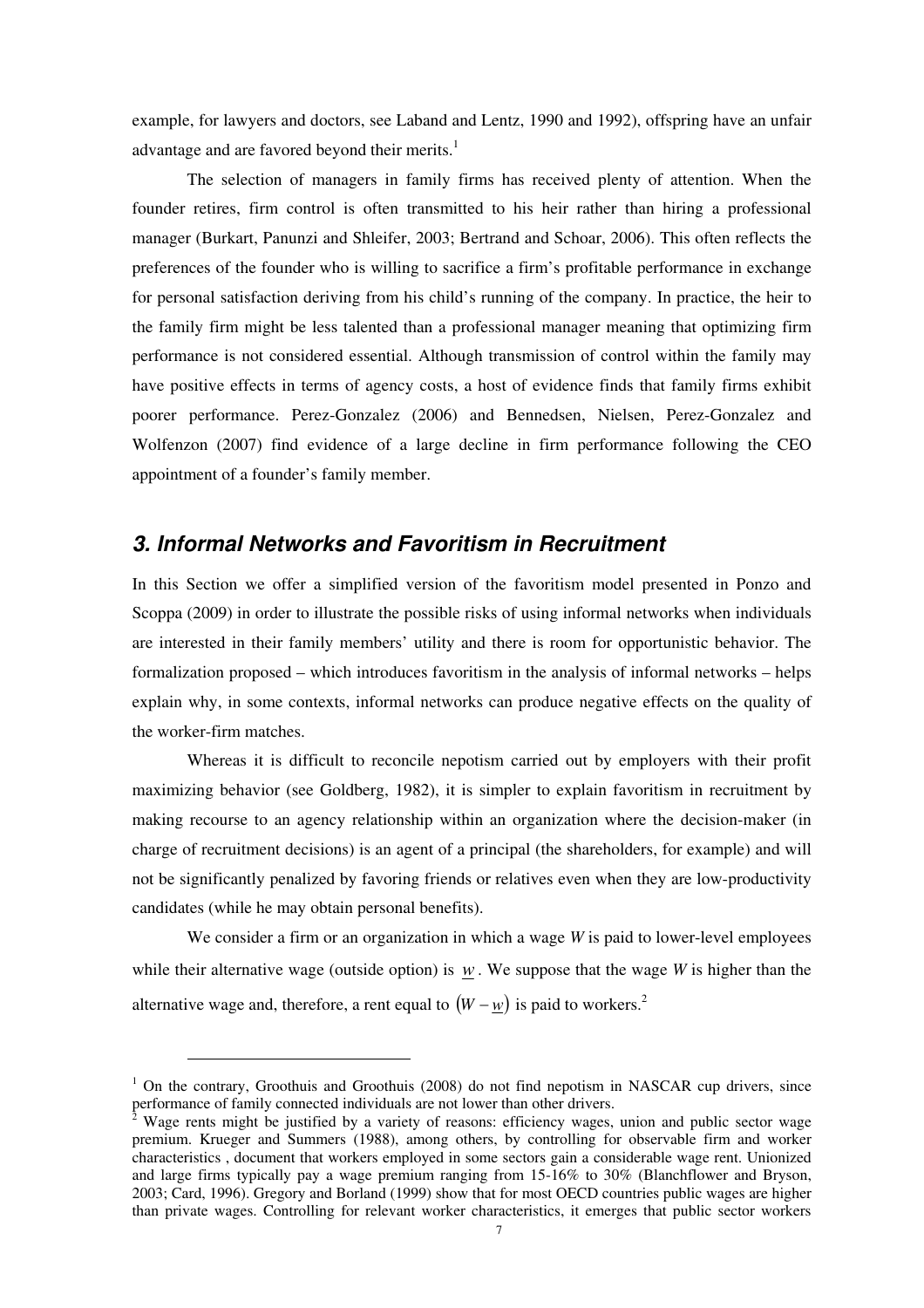Following a standard result in agency theories (see Prendergast, 1999; Lazear, 1995) and in the literature documenting "wage compression" (see Acemoglu and Pischke, 1999), wages and productivity are related but they do not coincide. More specifically, we assume the following simple linear relationship:

$$
W = W_a + \beta (Y - W_a) \qquad \text{or} \qquad W = (1 - \beta)W_a + \beta Y
$$

where *Y* represents the worker's productivity,  $W_a$  is a base-wage and  $\beta$  is a coefficient,  $0 \le \beta \le 1$ , representing the reactivity of the wage to productivity. The divergence between productivity and wage might arise for many reasons, such as imperfectly competitive labor markers, adverse selection or moral hazard problems, worker mobility costs, search and matching frictions, union preferences, etc. (see Acemoglu and Pischke, 1999).

The proposed wage structure is sufficiently general: if  $\beta = 1$  then  $W = Y$ , the outcome of a perfectly competitive labor market; if  $\beta = 0$  firms pay a fixed wage:  $W = W_a$ ; in the intermediate cases  $0 < \beta < 1$ , wages increase with productivity but less than proportionally. The average wage may or may not coincide with the average level of productivity. Firm profits (per worker) are  $\Pi = Y - W = (1 - \beta)(Y - W_a)$ , which are increasing with worker productivity *Y*. So, unless  $\beta = 1$ , firms are penalized if they hire low productivity workers.

The manager in charge of recruitment is an agent of the principal-owner and he earns a performance-related pay:  $W_M = b\Pi$ , where *b* is a parameter,  $0 \le b \le 1$ , representing the "power" of incentives and  $\Pi$  represents firm profits. The higher *b* is, the more the manager's pay depends on firm performance ("high-powered incentives").

Job applicants in the population are heterogeneous with respect to their productivity. For simplicity, we assume that workers may have productivity  $Y_B$  ("bad" or low productivity) or  $Y_G$ ("good" or high productivity), where  $Y_G > Y_B$ . When the manager behaves loyally in the recruitment task, choosing a high productivity worker, firm profits are  $\Pi = (Y_G - W_G)$ , where  $W_G$ is the wage corresponding to  $Y_G$ . The manager's utility is equal to:

$$
U_H = b(Y_G - W_G) = b[Y_G - (1 - \beta)W_a - \beta Y_G] = b(Y_G - W_a)(1 - \beta)
$$

 $\overline{a}$ 

Suppose that the manager belongs to a network of relatives and friends. If the manager favors his low-ability "nephew" or a friend of his, he might obtain a pecuniary benefit, or alternatively, his utility will be higher because he cares for his relatives or friends (altruistic favoritism). In fact, the recruited worker increases his utility by  $(W - w)$ . In order to relate this

obtain wages that exceed private sector workers by 10% to 25% and that there is a long queue for public sector jobs (Krueger, 1988).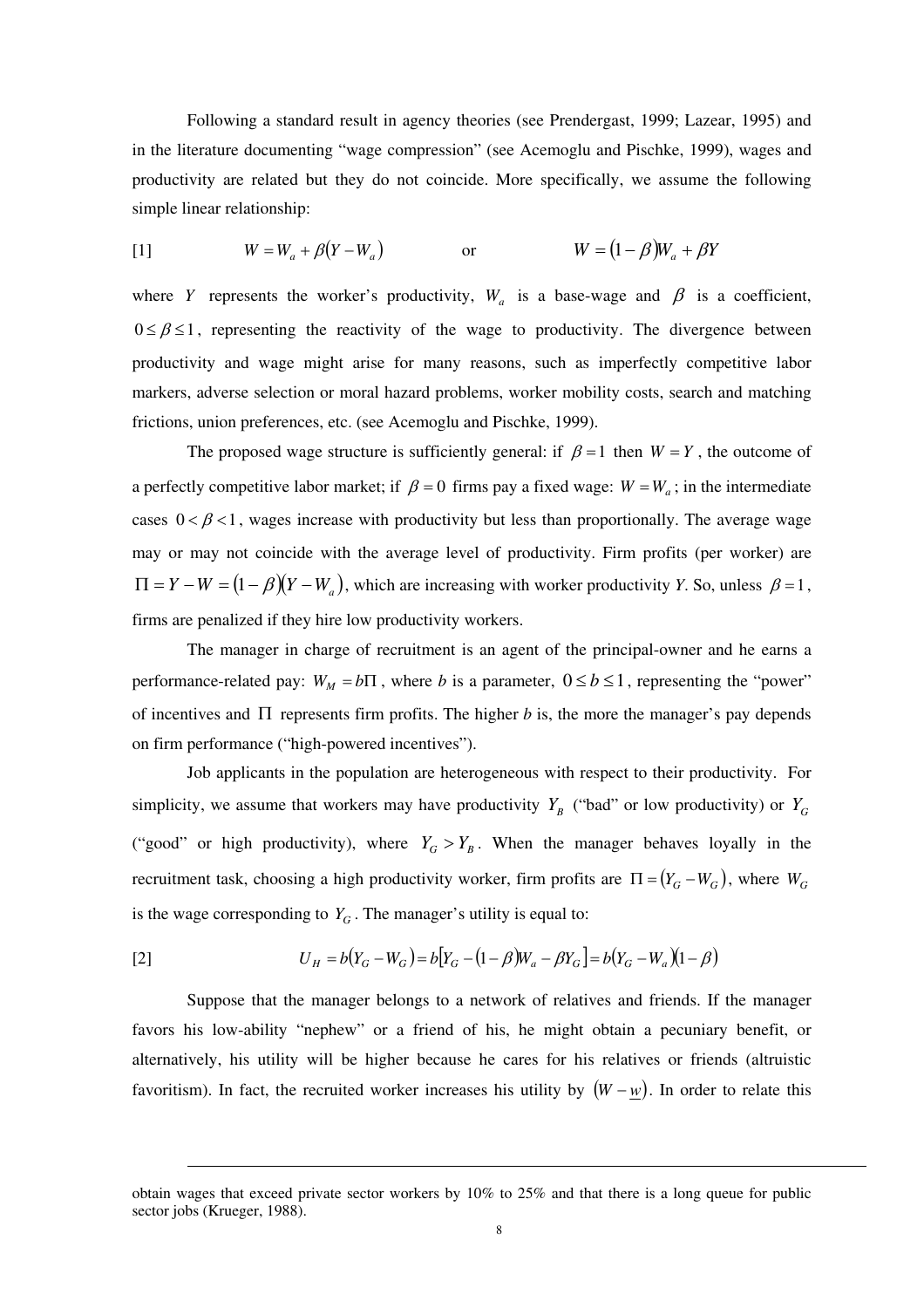aspect to empirical analysis, we presume that these types of hiring would be classified by employees as obtained through "informal networks".

Without distinguishing between pecuniary or altruistic benefits, we suppose that the manager's utility increases by a fraction of the wage rent  $\lambda(W - w)$ , where  $0 \le \lambda \le 1$ , if he favors the recruitment of a member of his family or a friend. On the other hand, we assume that if the manager *i* indulges in favoritism, disregarding high ability applicants, he incurs moral costs denoted by  $c_i$ . Individuals are heterogeneous with regards moral costs and  $c_i$  is distributed in the population according to a density probability function  $f(c)$  and cumulative distribution function  $F(c)$ .

If the manager favors the hiring of a connected agent, the manager's utility is:

$$
U_F = \lambda (W_B - \underline{w}) + b(Y_B - W_B) - p_s S - c_i
$$

where  $W_B$  is the wage corresponding to  $Y_B$ . Substituting equation [1] in  $U_F$ :

[3] 
$$
U_F = \lambda [(1 - \beta)W_a + \beta Y_B - \underline{w}] + b(Y_B - W_a)(1 - \beta) - p_s S - c_i
$$

where *S* is the value of a penalization inflicted if favoritism is detected by the principal and  $p_s$  is the probability of detection (for simplicity, we do not analyze the mechanism of sanctioning and take it as exogenous). Note that in the case of opportunism by the manager, firm profits  $(Y_B - W_a)(1 - \beta)$  are lower with respect to the hiring of a high-productivity worker.

Favoritism takes place if  $U_F \ge U_H$ , i.e., using equations [2] and [3]:

$$
\lambda [(1-\beta)W_a + \beta Y_B - \underline{w}] + b(Y_B - W_a)(1-\beta) - p_s S - c_i \ge b(Y_G - W_a)(1-\beta)
$$

from which, after some rearrangement, we obtain the following condition:

$$
[4] \qquad \lambda \left[ (1 - \beta) W_a + \beta Y_B - \underline{w} \right] - b \left[ (1 - \beta) (Y_G - Y_B) \right] - p_s S = \tilde{c} \ge c_i
$$

Nepotism takes place if the manager has moral costs which are lower than the threshold  $\tilde{c}$ . Therefore, using the cumulative distribution function  $F(c)$  and condition [4], at the aggregate level, the proportion of nepotistic recruitments is equal to:

$$
F(\tilde{c}) = F\left\{\lambda\left[(1-\beta)W_a + \beta Y_B - \underline{w}\right] - b\left[(1-\beta)(Y_G - Y_B)\right] - p_s S\right\}
$$

Equation [5] shows that favoritism tends to be more widespread: 1) the higher the wage rent  $(W - w)$  paid to the employees, which may depend on the rate of unemployment; 2) the higher the intensity of family ties  $\lambda$ ; 3) the lower the productivity differentials between high and low productivity workers  $(Y_G - Y_B)$ ; 4) the lower the intensity of incentives for managers, *b*; 5) the higher the expected penalization for opportunistic managers.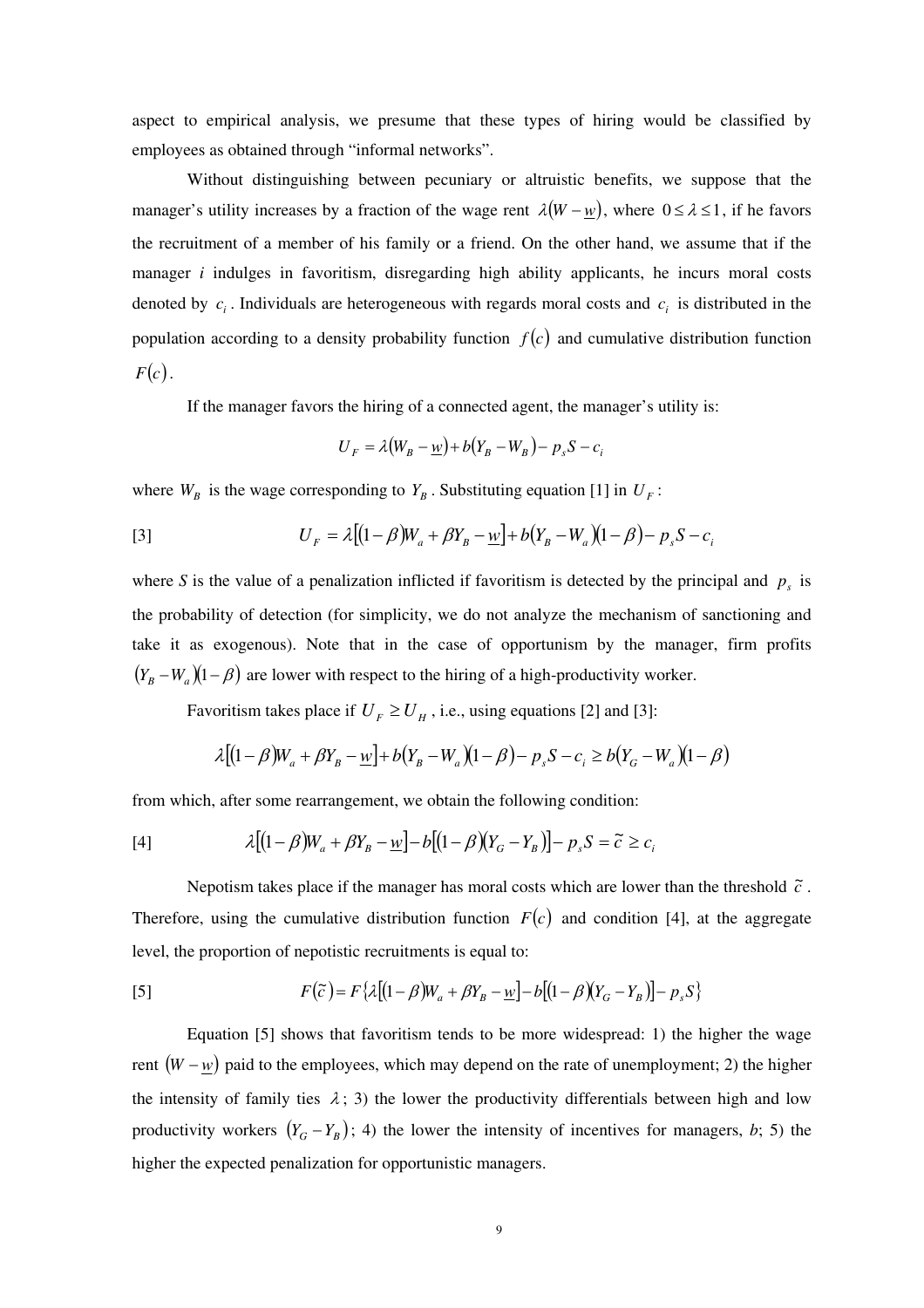#### **3.1. The Firm Trade-Off in Using Informal Networks**

In which circumstances do firms make recourse to informal networks if the risk exists of hiring low-productivity workers through favoritism? We propose an extremely simplified formalization of this problem based on the hypothesis that the benefits of using informal networks for firms consist, without loss of generality, of the saving of recruitment costs.<sup>3</sup>

If a firm uses a formal process of recruitment consisting of advertising the job vacancy, incurring search costs and costs of screening applicants, it is able to select a high-productivity worker but it bears recruitment costs equal to *R*. We assume that the firm is able to select a highability worker with probability *p*,  $0 \le p \le 1$ , while with probability  $(1-p)$  it will select a lowability worker. Profits are therefore:

[6] 
$$
\Pi_{\text{Formal}} = p(Y_G - W_G) + (1 - p)(Y_B - W_B) - R
$$

Substituting the worker's wage by using equation [1] we obtain:

[7] 
$$
\Pi_{\text{Formal}} = (1 - \beta)[(Y_B - W_a) + p(Y_G - Y_B)] - R
$$

Alternatively, the firm may recruit a worker using informal networks, saving the recruitment costs *R*, but it takes the risk of hiring a low productivity worker because of favoritism:

$$
[8] \qquad \qquad \Pi_{\text{Informational}} = (1 - F(c))[(1 - \beta)(Y_G - W_a)] + F(c)(Y_B - W_a)(1 - \beta)
$$

Equation [8] implies that there is probability  $(1 - F(c))$  of the firm's hiring a high-productivity worker, while there is probability  $F(c)$  (see equation 5) of hiring a low-productivity worker, obtaining a profit of  $(Y_B - W_a)(1 - \beta)$ .

In order to take into account another possible advantage of informal networks, we are assuming that if the person responsible for recruitment does not favor connected workers with low ability, he is perfectly able to select a worker with a high ability (whereas using formal methods there is probability  $p < 1$  of selecting high ability workers).

Equation [8] may be written as:

 $\overline{a}$ 

$$
[9] \qquad \qquad \Pi_{\text{Informational}} = (1 - \beta)[(Y_G - W_a) - F(c)(Y_G - Y_B)]
$$

Firm profits decrease when the probability of favoritistic recruitment is higher or the difference between high and low productivity workers is wider.

The firm finds it convenient to use informal networks if Π*Informal* ≥ Π*Formal* . By substituting equations [7] and [9], we find the following condition:

<sup>&</sup>lt;sup>3</sup> Alternatively, one can suppose other advantages deriving from using informal networks, as lower employee turnover or the provision of a higher level of effort.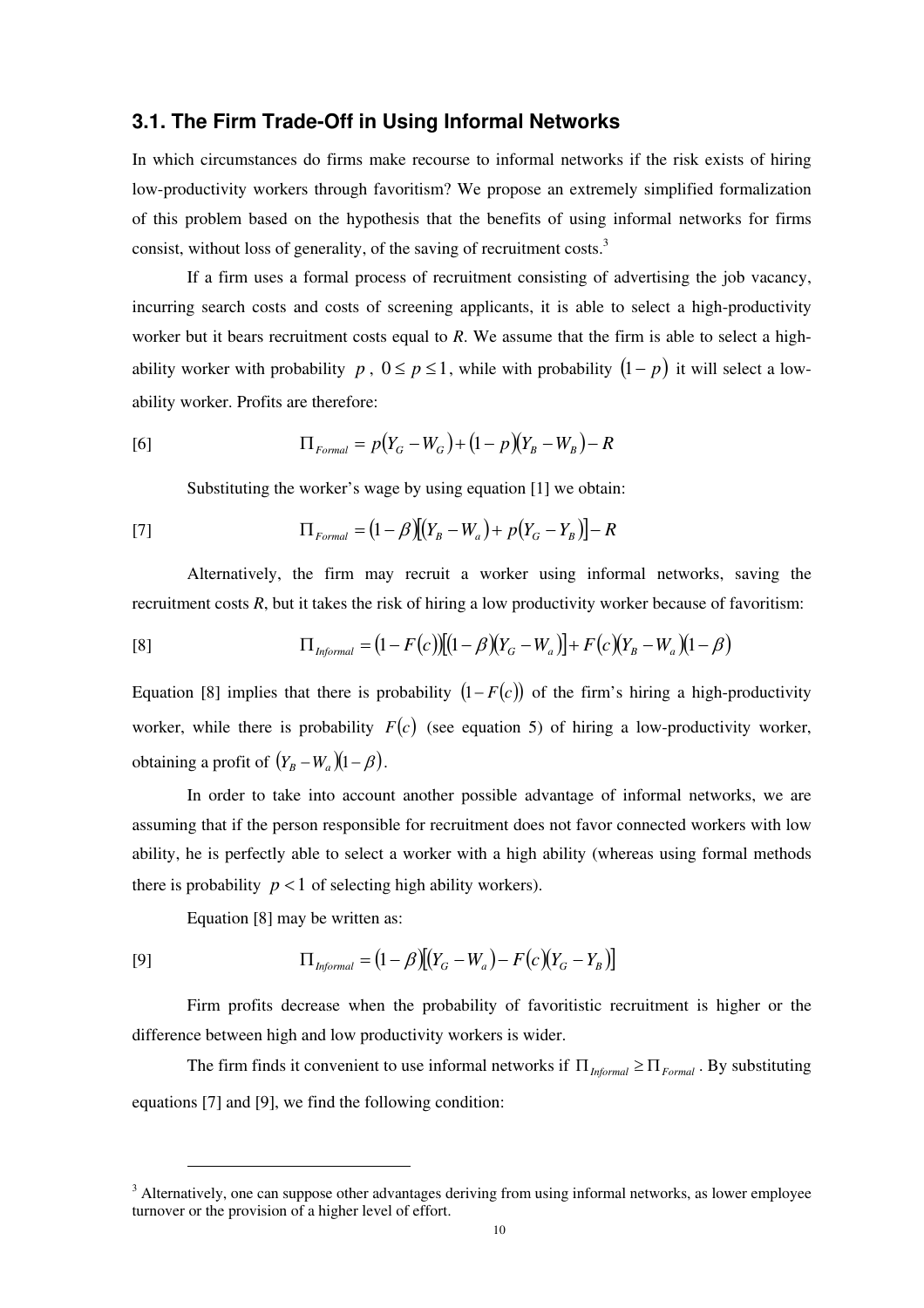[10] 
$$
R \ge (1 - \beta)(F(c) + p - 1)(Y_c - Y_p)
$$

Condition [10] shows that firms tend to use informal networks when: 1) recruitment costs following formal methods, *R*, are relatively high; 2) the response of employee wage to productivity  $\beta$  is high (because low productivity workers would be penalized automatically by low wages); 3) the probability of favoritistic recruitment  $F(c)$  is low; 4) the probability *p* of selecting a highability worker through a screening process is low; 5) the differential between high and low productivity jobs  $(Y_G - Y_B)$  is low. Therefore, informal networks will be used prevalently for jobs in which there are no significant variations in productivity with respect to individual ability.

#### *4. The Data*

This section briefly describes the data and the construction of the sample. The data source for our empirical analysis is the *Bank of Italy Survey on Household Income and Wealth* (SHIW) which has been carried out by the Bank of Italy since 1979. The SHIW is a household survey conducted every two years that covers every Italian region and contains a broad range of information on about 20,000 individuals covering a total of about 8,000 Italian households and about 13,000 incomeearners.<sup>4</sup>

The SHIW dataset provides detailed information on the demographic and social characteristics of individuals within the households, such as age, gender, marital status, education, region of residence, as well as on their working activity (earnings, employment status, type of occupation, industry, firm size, work experience, and so on).

We use data from the 2004 wave because only in this wave do we find a subset of questions, about the methods undertaken by individuals in finding their current job, which are key to our analysis.<sup>5</sup> The question we use to discriminate between individuals who obtained a job through informal networks and individuals who used formal methods is the following: "What steps did you take to find work before obtaining your current job?". The possible answers are listed in Table 1. Respondents were allowed to choose at most three different answers. A similar question has been asked to unemployed individuals with regards their methods of search. Table 1 reports the percentage regarding the different methods of job search used by both employed and unemployed individuals.

**Table 1. Methods of job search adopted by employees and unemployed individuals** 

| What steps did you take (are you taking) to find work? | Employed | Unemployed |
|--------------------------------------------------------|----------|------------|
| Contacted public job centre                            | 11.39%   | 34.11\%    |

<sup>&</sup>lt;sup>4</sup> SHIW data are freely available at www.bancaditalia.it. These data have been used recently by Guiso et al. (2004). We refer to the Appendix of their work that contains much detailed information about the dataset.<br>
<sup>5</sup> Similar questions were asked in 1991 and used in Pistaferri (1999).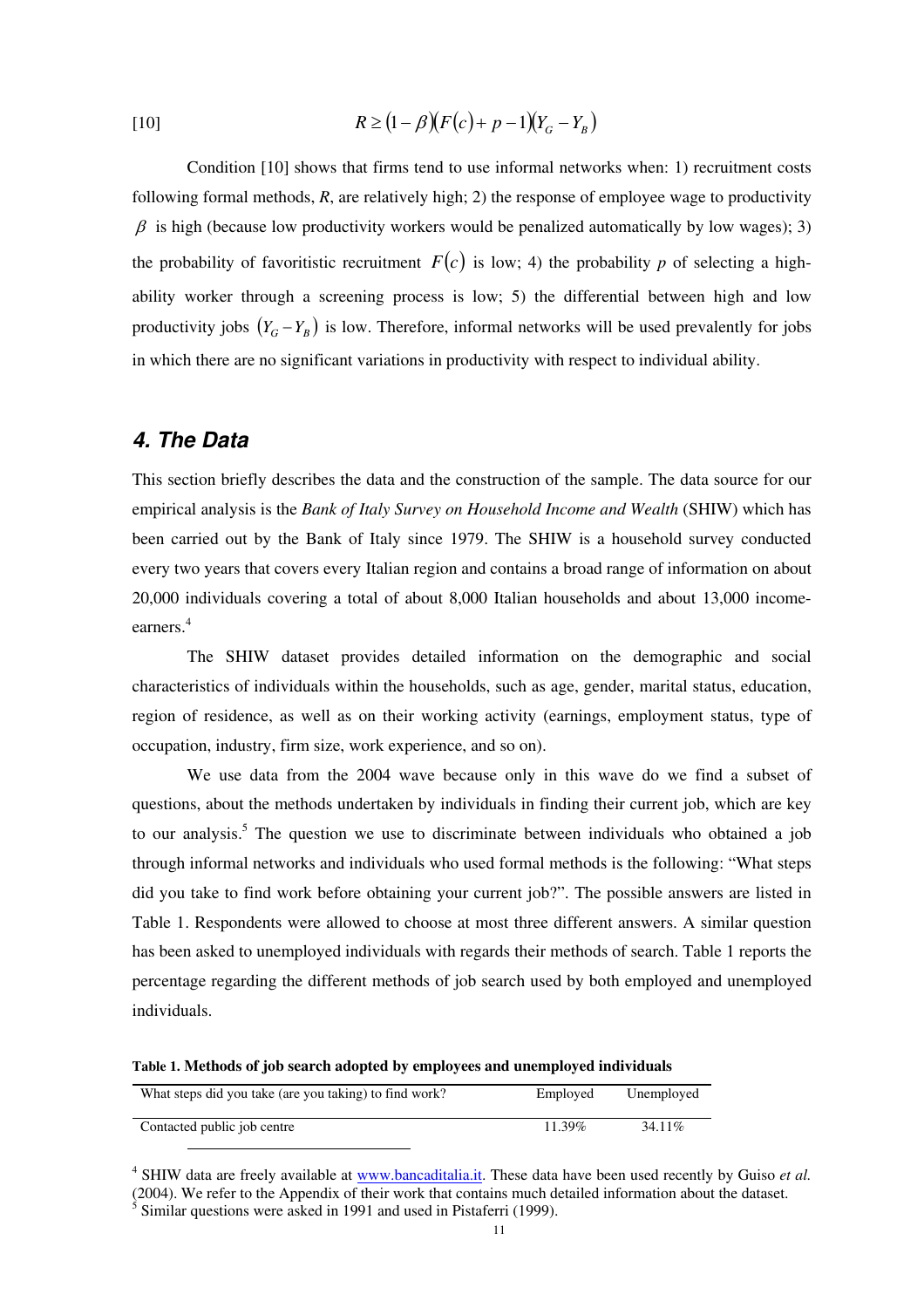| Took part in interview, selection process with private employer | 36.75%    | 37.62%    |
|-----------------------------------------------------------------|-----------|-----------|
| Sat written/oral tests as part of public employment competition | 19.57%    | 10.62%    |
| Applied to take part in public employment competition           | 11.45 %   | 14.80%    |
| Read job vacancies in daily press                               | 9.83%     | 28.53%    |
| Placed or answered advertisements in daily press                | $3.42\%$  | $6.83\%$  |
| Applied and/or sent resumé to private employers                 | 11.97%    | 20.31%    |
| Asked relatives, friends and acquaintances                      | 24.79%    | $35.24\%$ |
| Looked for job vacancies on the Internet                        | 0.66%     | $2.92\%$  |
| Contacted private employment agency or temporary work agency    | $0.90\%$  | $6.17\%$  |
| Looked for land, premises, equipment to start up business       | 2.66%     | $0.33\%$  |
| Applied for permits, licences, loans to start up business       | 5.55%     | 0.66%     |
| Other steps                                                     | $0.62 \%$ | $0.53\%$  |

**Source: SHIW (2004). Sample: (1) Employed (private and public employees; self-employed); 2) Unemployed.** 

Table 1 shows that almost 25% of the employees in the sample had found their job through social networks. It is the most widespread method, second only to taking part in an interview or a selection process with private employers (37%). If we consider the unemployed, the percentage is even higher: 35% of them had tried to find a job through social networks. These results highlight the quantitative importance of informal networks in finding a job in Italy.

To describe the phenomenon and to document the characteristics of the individuals who used informal networks, we define the dependent dichotomous variable "*Informal Networks*" which takes the value of one if the respondent got his/her job through social or family connections and zero otherwise. Table 2 lists the descriptive statistics for the main variables used in the analysis for the sample of all private employees.

| Variables                  | Mean   | Std. Dev. | Min          | Max    | Obs. |
|----------------------------|--------|-----------|--------------|--------|------|
| <b>Informal Networks</b>   | 0.305  | 0.460     | $\Omega$     | 1      | 3983 |
| Education (in years)       | 10.332 | 3.387     | $\Omega$     | 20     | 3996 |
| Female                     | 0.363  | 0.481     | $\Omega$     | 1      | 3996 |
| Married                    | 0.571  | 0.495     | $\Omega$     | 1      | 3996 |
| Age                        | 38.389 | 10.231    | 16           | 65     | 3996 |
| North-West                 | 0.278  | 0.448     | $\Omega$     | 1      | 3996 |
| North-East                 | 0.269  | 0.444     | $\Omega$     | 1      | 3996 |
| Centre                     | 0.220  | 0.414     | $\mathbf{0}$ | 1      | 3996 |
| South                      | 0.151  | 0.358     | $\Omega$     | 1      | 3996 |
| <b>Islands</b>             | 0.081  | 0.273     | $\Omega$     | 1      | 3996 |
| Number of Job Experiences  | 2.027  | 1.782     | 1            | 30     | 3995 |
| Family Network Size        | 6.311  | 3.801     | 1            | 25     | 3996 |
| Very Small City (<20)      | 0.469  | 0.499     | $\Omega$     | 1      | 3996 |
| Small City (20-40)         | 0.130  | 0.336     | $\Omega$     | 1      | 3996 |
| Medium City (40-500)       | 0.275  | 0.447     | $\Omega$     | 1      | 3996 |
| Large City $($ >500)       | 0.126  | 0.332     | $\Omega$     | 1      | 3996 |
| Annual wage                | 14.356 | 7.673     | 0.25         | 125    | 3909 |
| Small Firm                 | 0.460  | 0.498     | $\Omega$     | 1      | 3996 |
| Medium Firm                | 0.316  | 0.465     | $\Omega$     | 1      | 3996 |
| Large Firm                 | 0.199  | 0.399     | $\mathbf{0}$ |        | 3996 |
| Regional Unemployment Rate | 8.589  | 5.771     | 3.342        | 22.533 | 3996 |

**Table 2. Descriptive statistics of the variables used in the econometric analysis** 

**Source: SHIW 2004. Sample: Private employees.**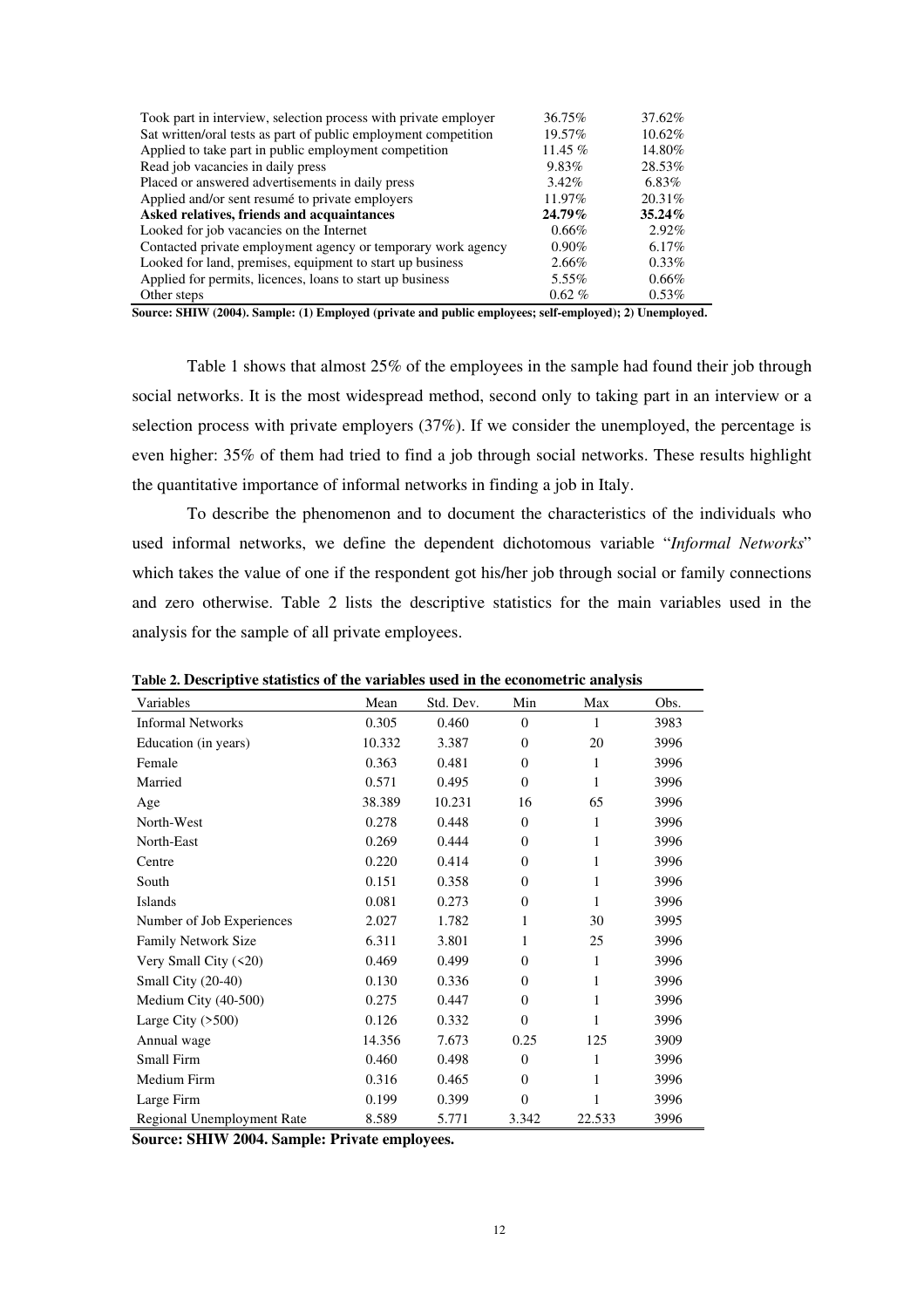In the sample of private employees, 30.5% had used informal networks. Females make up 36% of the sample. *Education* represents the number of years of schooling. It is set at 0 for no educational qualification; 5 for elementary school; 8 for middle school; 11 for some high school; 13 for high school; 18 for university; 20 for a postgraduate qualification. The average number of years of education is 10.3. 57% of the sample are married.<sup>6</sup> Individuals employed in small firms (with fewer than 20 employees) make up 46%, 32% work in medium-sized firms (20-99 employees) while 20% work in large firms (100 or more employees). Residents in the North-West or North-East constitute 55%, 22% live in the Centre and 23% live in the South or on the Islands.<sup>7</sup> People living in very small towns (below 20,000 inhabitants), make up 47% of the sample; 12.6% live in very large cities with more than 500,000 inhabitants. The average *Number of job experiences* (including the present job) by a worker is 2.03. *Family network size* built as the number of adults in the household plus the number of children (living outside the household), brothers and sisters of the household head or his spouse. The average *Family network size* is 6.3.

Employee earnings are net of taxes and social security contributions and measured in thousands of euros. The average annual wage is 14.4. The average *Regional Unemployment rate* is 8.6 percentage points.

Preliminary evidence shows that the use of informal networks is highly heterogeneous with respect to individual and socio-demographic characteristics. Jobs found through personal contacts are concentrated among less educated people: 39% of individuals with lower than high-school education use informal networks, while only 19% of high school graduates and 12% of individuals with a college degree use them. About 32% of men use informal networks and 28% of women. The South and the Islands are the regions where social connections are more pervasive: almost 50% have used informal networks while the percentage for North and Centre are, respectively, 25% and 24%. Informal networks are prevailingly used (41%) in small firms (1-19 employees), and less in medium and large firms (about 20%). Furthermore, the use of informal networks is prevalent among workers with low-earnings: 38% of workers earning a wage below the median wage have used informal networks, while this figure is 23% for wage-earners above the median.

A more complete analysis of the use of informal networks is carried out through the econometric estimations in the next section, while in section 6 we analyze the impact of informal networks on wages.

 $\overline{a}$ 

<sup>&</sup>lt;sup>6</sup> We set *Married* equal to zero if the individual has never got married, is widowed, separated or divorced.

<sup>7</sup> North-West includes the following regions: Piedmont, Valle d'Aosta, Lombardy, Liguria; North-East includes Veneto, Trentino Alto Adige, Friuli Venezia Giulia, Emilia Romagna; Centre includes Tuscany, Lazio, Marche, Umbria; South includes Abruzzi, Campania, Apulia, Molise, Basilicata, Calabria; Islands includes Sicily and Sardinia.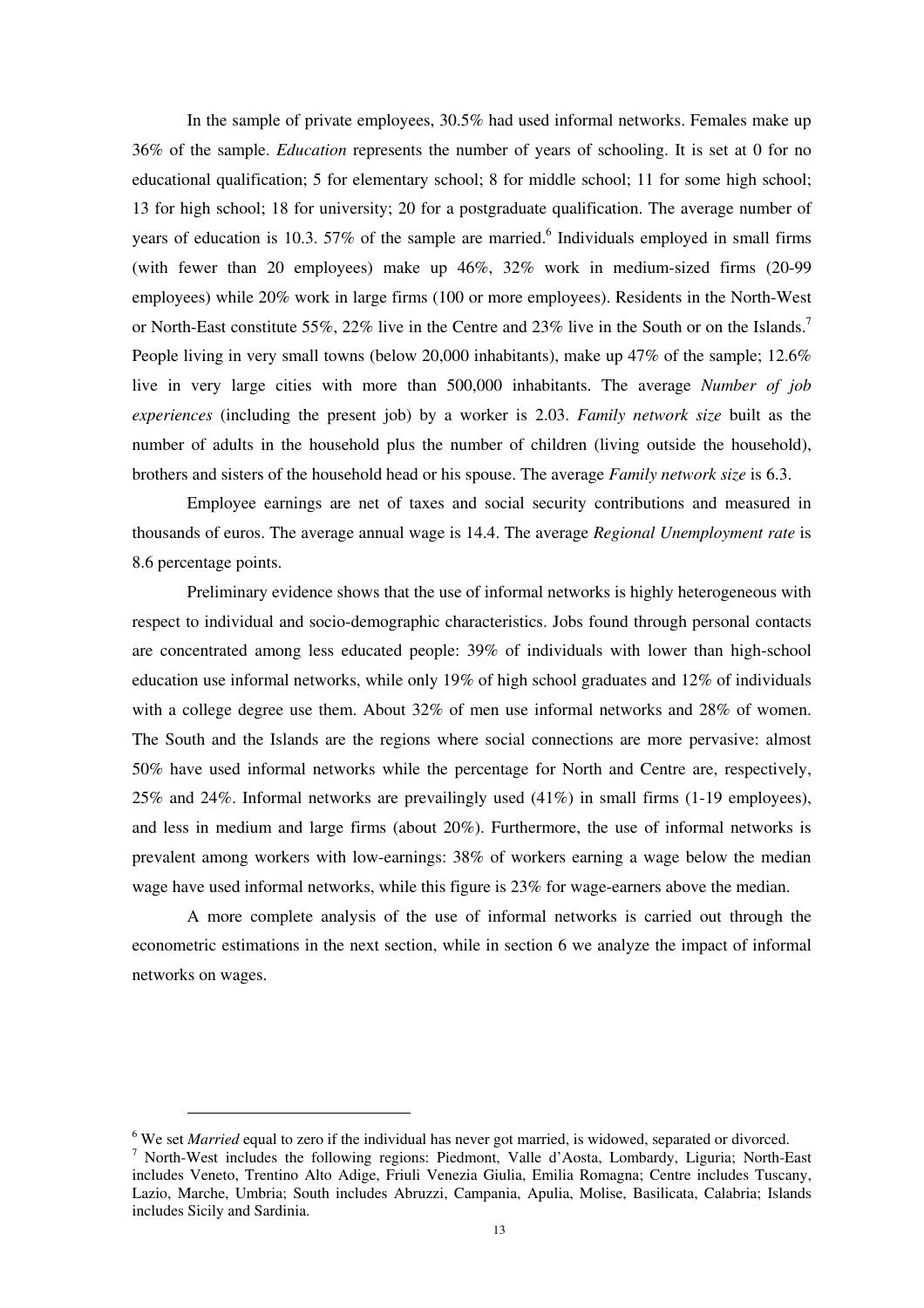# *5. An Econometric Analysis of the Use of Informal Networks in Italy*

In this Section in order to analyze the characteristics of individuals who have used informal networks, we estimate the probability of using informal networks with several specifications of a probit model.

We restrict our sample to private employees, aged between 15 and 65 years. Although we have information on job search methods for self-employed workers and unemployed individuals, in the econometric analysis we only consider private employees since our aim is to investigate whether informal networks are a channel used to select workers of better quality or are used to favor connected people. Obviously, these aspects are not important in the case of the selfemployed, since there is no agency relationship, and are not relevant for public employees since they formally have to go through a public competition/selection system to get a job.

In Table 3 we report our estimates of several specifications of a probit model. The dependent variable is *Informal Networks*. The reported coefficients in the Table are marginal effects, evaluated as the sample mean values of the explanatory variables. All the regressions are weighted by sampling weights.

|                            | (1)           | (2)            | (3)            | (4)           | (5)           |
|----------------------------|---------------|----------------|----------------|---------------|---------------|
| Female                     | $-0.00027$    | 0.00296        | $-0.01126$     | $-0.00944$    | $-0.00828$    |
|                            | (0.02047)     | (0.02058)      | (0.02045)      | (0.02052)     | (0.02184)     |
| Married                    | 0.01356       | 0.00429        | 0.02539        | 0.02358       | 0.02478       |
|                            | (0.02018)     | (0.02047)      | (0.02050)      | (0.02054)     | (0.02049)     |
| Education                  | $-0.02612***$ | $-0.02376***$  | $-0.02091***$  | $-0.02096***$ | $-0.01682***$ |
|                            | (0.00302)     | (0.00305)      | (0.00305)      | (0.00307)     | (0.00314)     |
| North-East                 | $0.05462*$    | $0.06614**$    | $0.06309**$    |               |               |
|                            | (0.02993)     | (0.03040)      | (0.02987)      |               |               |
| Centre                     | 0.03862       | 0.05198*       | 0.04127        |               |               |
|                            | (0.02933)     | (0.02977)      | (0.02961)      |               |               |
| South                      | $0.18574***$  | $0.17561***$   | $0.14035***$   |               |               |
|                            | (0.03535)     | (0.03583)      | (0.03586)      |               |               |
| Islands                    | 0.37899***    | $0.36677***$   | 0.30869***     |               |               |
|                            | (0.04129)     | (0.04198)      | (0.04394)      |               |               |
| Small City (20-40)         | $-0.03388$    | $-0.02986$     | $-0.03592$     | $-0.04559*$   | $-0.04296*$   |
|                            | (0.02594)     | (0.02600)      | (0.02585)      | (0.02566)     | (0.02580)     |
| Medium City (40-500)       | $-0.03668*$   | $-0.02736$     | $-0.03115$     | $-0.02840$    | $-0.02044$    |
|                            | (0.02123)     | (0.02154)      | (0.02138)      | (0.02164)     | (0.02201)     |
| Large City $(500)$         | $-0.12778***$ | $-0.11096$ *** | $-0.10816***$  | $-0.14891***$ | $-0.14334***$ |
|                            | (0.02898)     | (0.03016)      | (0.03028)      | (0.02719)     | (0.02809)     |
| Family Network Size        |               | $0.01243***$   | $0.01255***$   | $0.01181***$  | 0.01089***    |
|                            |               | (0.00258)      | (0.00258)      | (0.00255)     | (0.00254)     |
| Number of Job Experiences  |               | $0.01561***$   | $0.01515**$    | $0.01606***$  | 0.01599***    |
|                            |               | (0.00590)      | (0.00592)      | (0.00587)     | (0.00561)     |
| Medium Firm Employee       |               |                | $-0.12447$ *** | $-0.12510***$ | $-0.12157***$ |
|                            |               |                | (0.02052)      | (0.02064)     | (0.02117)     |
| Large Firm Employee        |               |                | $-0.12774***$  | $-0.12994***$ | $-0.11567***$ |
|                            |               |                | (0.02450)      | (0.02433)     | (0.02569)     |
| Regional Unemployment Rate |               |                |                | $0.01172***$  | $0.01110***$  |
|                            |               |                |                | (0.00182)     | (0.00187)     |
| Manufacturing              |               |                |                |               | $-0.03834$    |
|                            |               |                |                |               | (0.04021)     |
| Building and construction  |               |                |                |               | 0.01400       |
|                            |               |                |                |               | (0.04721)     |

**Table 3. Probit Model Estimates. Dependent variable: Informal Networks**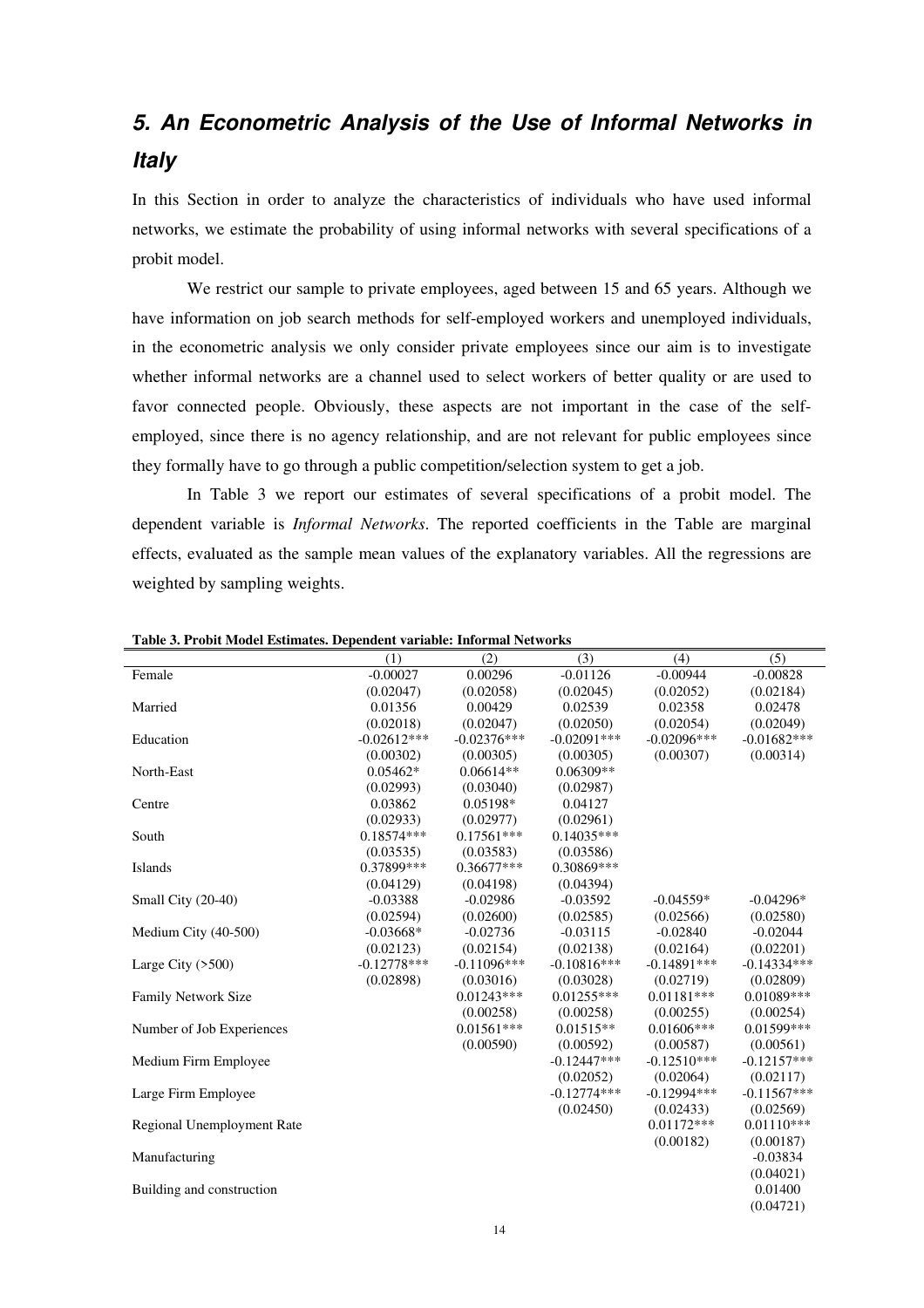| Wholesale and retail trade         |               |               |               |             | $-0.04936$    |
|------------------------------------|---------------|---------------|---------------|-------------|---------------|
|                                    |               |               |               |             | (0.04163)     |
| Transport, Communication           |               |               |               |             | $-0.06007$    |
|                                    |               |               |               |             | (0.04800)     |
| Credit and insurance               |               |               |               |             | $-0.17445***$ |
|                                    |               |               |               |             | (0.03752)     |
| IT services, research, real estate |               |               |               |             | $-0.13633***$ |
|                                    |               |               |               |             | (0.04148)     |
| Domestic services                  |               |               |               |             | 0.05078       |
|                                    |               |               |               |             | (0.05409)     |
| <b>Observations</b>                | 3983          | 3983          | 3983          | 3983        | 3983          |
| Pseudo R-squared                   | 0.08784       | 0.09781       | 0.11255       | 0.10789     | 0.11671       |
| Log-likelihood                     | $-2233.53968$ | $-2209.12567$ | $-2173.01470$ | -2184.43811 | $-2162.82626$ |
| obs. P                             | 0.30467       | 0.30467       | 0.30467       | 0.30467     | 0.30467       |

Notes: Sample: Private employees. The coefficients represent the marginal effects evaluated at the mean values of the explanatory variables in the sample. The dependent variable is *Informal Networks* which takes the value of one if the individual has used informal networks to find a job. Regressions are weighted by sampling weights. The standard errors (correct for heteroscedasticity) are reported in parentheses. The standard errors reported in column (4) and (5) are corrected for the potential clustering at the regional level. The symbols \*\*\*, \*\*, \* show that the coefficients are statistically significant, respectively, at 1, 5, and 10 percent levels.

Column (1) shows the estimates of a model in which we only use socio-demographic characteristics as explanatory variables. Females and married people do not appear to use informal networks more frequently. On the other hand, education has a strongly negative relationship with the use of informal networks: one more year of education reduces the probability of using an informal job search channel by about 2.6 percentage points. The coefficient is significant at the 1 percent level. Individuals attaining high levels of qualifications typically do not search through informal networks and firms do not use informal channels to fill high-skilled positions.

The dummies representing geographical areas have been entered into the regressions to capture the effects of different regional labor markets or heterogeneity in the types of social relationships among individuals. Results in column (1) show that, in regions in the South and Islands (the lesser developed areas of Italy), informal networks are used much more intensely, respectively 19 and 38 percentage points more, than North-Western regions, the reference category. These differences are strongly statistically significant. There are also differences of smaller magnitudes with respect to the North-East  $(+5/6%)$  and Centre  $(+4/5%)$ .

In all the regressions, we also control for city size dummies. Results show that informal networks are used much more often in small cities (fewer than 20,000 inhabitants): in cities of more than  $40,000$  inhabitants informal networks are used  $4\%$  less often than in small towns, while they are used 12-13 % less often in cities larger than 500,000 inhabitants. This finding confirms the idea that more intense social ties are established in towns with a small population rather than in large cities since it is easier to develop personal relationships and to extend a network of acquaintances.

In column (2) we consider two additional factors that may affect the extent of the network of connections: *Family Network Size* and the *Number of Job Experiences*. The estimates show that one more member in the family network increases the probability of using informal networks by 1.2% (strongly significant at the 1 percent level). Similarly, the number of job experiences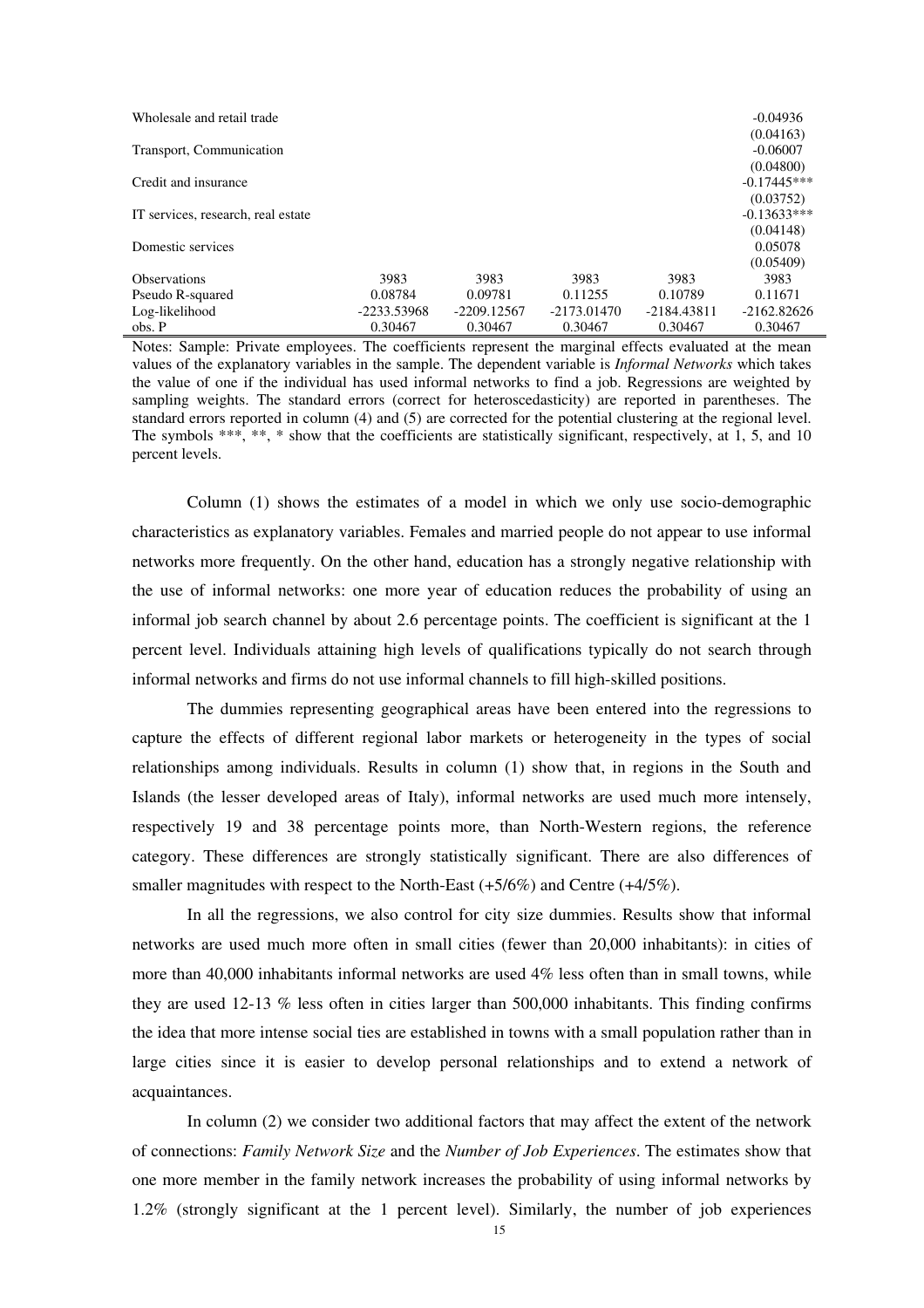significantly increases the probability of finding a job through informal networks and professional contacts (+1.6%): past job experiences allow a worker to develop a larger network of acquaintances with former colleagues, employers and so on (see also Cingano and Rosolia, 2006).

In column (3) we consider two firm size dummies as explanatory variables: *Medium Firm* (20-99 employees) and *Large Firm* (100 or more employees). The results show that informal networks are used primarily in small firms: employees in medium and large firms have probabilities of using informal networks which are about 12.4 and 12.7 percentage points lower respectively.

In column (4) we consider the unemployment rate at a regional level. It is plausible that the propensity to use informal channels as a job search method may depend on the situation in the local labor market. We expect that a worker will have greater interest in searching through informal channels when the wage rent he/she might obtain in a given job is higher. Moreover, in jobs paying a wage rent, there is greater interest on the part of current employees in contacting relatives and friends in order to allow them to gain a good wage. Regional unemployment rates are taken from the 2004 Labor Force Survey conducted by ISTAT (the National Statistic Institute). The estimates show that the unemployment rate is positive and highly significant: the probability of using informal channels increases by a 1.17 % for each percentage point of unemployment.<sup>8</sup> The standard errors reported in column (4) are corrected for the potential clustering of the residual at the regional level. Note that since the unemployment rate is defined at regional level, collinearity does not allow us to estimate regional dummies. The estimated effect implies that passing from Lombardy (the most developed region) with an unemployment rate of about 4% to Sicily where unemployment is nearly 19%, the use of informal networks increases by about 17 percentage points.

In column (5) we include a set of industry dummies (8) as explanatory variables. The omitted category is Agriculture. Results show that informal networks are used less in high addedvalue industries such as "Credit and insurance"  $(-17.4\%)$ , "IT services and research"  $(-13.6\%)$ , "Transport and Communication" (–6%) and more in "Building and Construction" and "Domestic Services".

As a robustness exercise, considering that our model is almost fully saturated (see Angrist, 1999), instead of a probit, we estimate a Linear Probability Model for the probability of using informal networks. Results (not reported) show that the estimated coefficients and their significance levels using OLS are very similar to the probit estimates in Table 3.

The results of our empirical analysis – in line with our theoretical model of Section  $3$ show that informal networks tend to be used predominantly in low-skilled and low-productivity jobs, in small firms and low technology industries, where, presumably, individual abilities are not

 $\overline{a}$ 

<sup>&</sup>lt;sup>8</sup> Since the rate of unemployment may be biased due to there being discouraged individuals who do not search for jobs, we have also considered the rate of employment as an alternative, obtaining substantially similar results (not reported).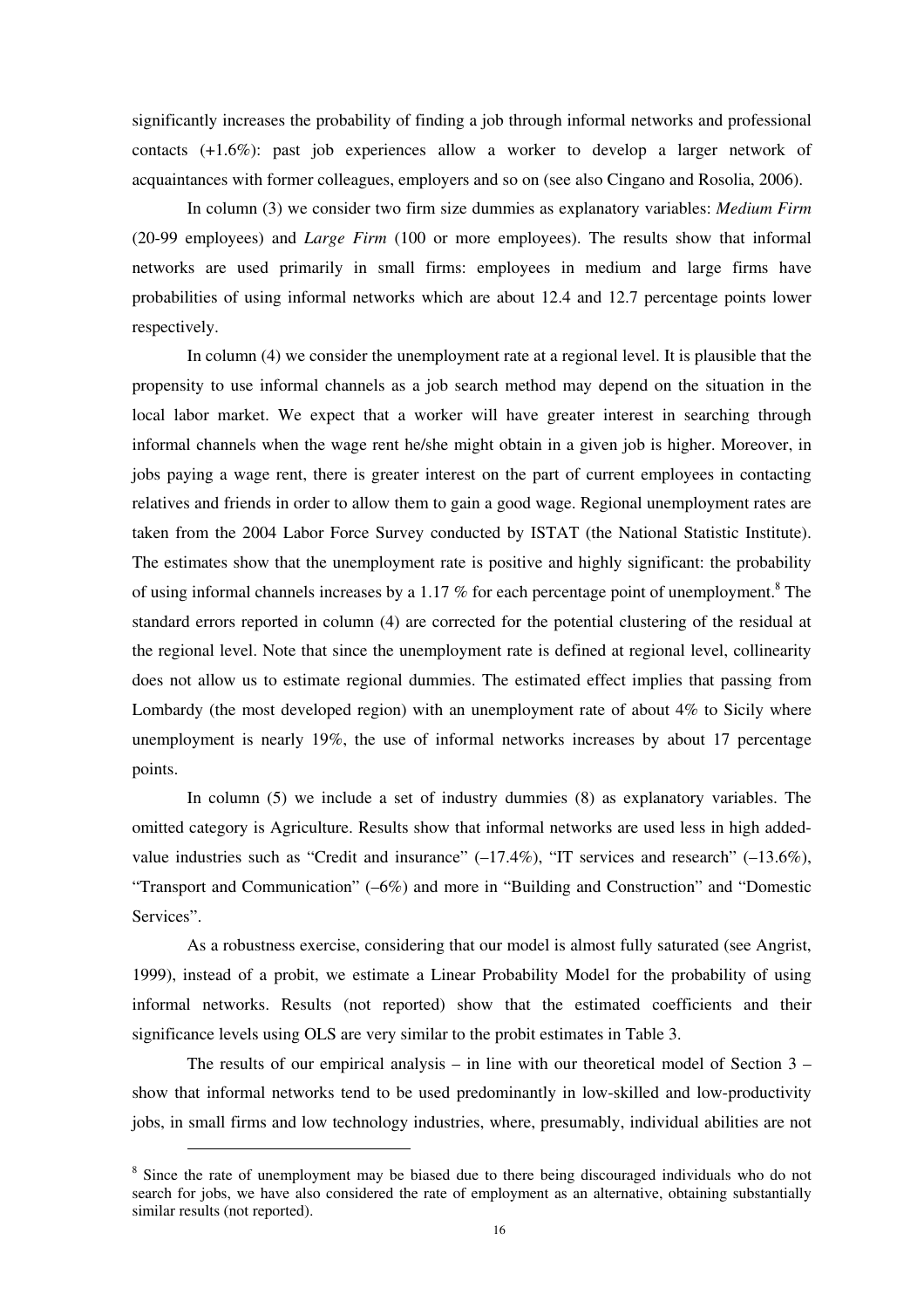so important in determining job performance and the variance of productivity among workers is not very high. In such cases, firms may hire from within the networks of employees' relatives and friends, so saving on search and recruitment costs (see condition [10]). Moreover, "formal" recruitment costs are proportionately higher for small firms. On the other hand, in jobs in which abilities are fundamental, firms tend to discard informal networks and prefer to hire through a formal recruitment process, advertising job vacancies to contact a wider pool of prospective employees and going through an accurate screening process, so as to avoid the risks deriving from hiring connected but less competent workers. The benefits of informal networks are simply not large enough to counterbalance the opportunity costs in high-productivity jobs.

Other theoretical predictions are confirmed by our empirical results. Informal networks appear to be mostly used in high unemployment labor markets. Our model shows that high unemployment makes a job more desirable since it increases the wage rent associated with it. Therefore, larger rents stimulate workers to seek the help of relatives and friends to get a "good job" and escape joblessness. Furthermore, incumbent employees are more willing to favor socially connected individuals.

We have shown that informal networks tend to be used less in high-productivity jobs and for highly educated workers: in these cases, the manager might be penalized severely, through performance related pay, for hiring a relatively unproductive connected worker in place of highlyproductive candidates. The strong statistical significance of Southern regions dummies may also be interpreted in terms of our theoretical model. Southern regions are characterized by strong family ties (Alesina and Giuliano, 2007; Bentolila and Ichino, 2006) which make individuals keener to help relatives to find jobs. Furthermore, Southern regions show a greater propensity for opportunistic behavior (as pointed out in the classical works of Banfield (1958) and Putnam (1993) and more recently by Ichino and Maggi (2000).

### *6. The Effects on Wages of Using Informal Networks*

In order to provide evidence regarding the consequences of informal networks on the quality of the job matches realized, in this section, following much of the literature, we estimate a set of "earnings functions" to determine the relationship between worker wages and the use of informal networks.

As is standard in the literature (see Mincer, 1974), wages are expressed in logarithmic terms. We regress the log of wages on informal networks, controlling for a wide range of individual and firm characteristics (education, experience, gender, marital status, region of residence, city size, firm size, industry, and so on).

In column (1) of Table 4, we report the estimate of an equation using *Informal Networks* as a dependent variable and controlling only for worker's individual characteristics. The coefficient of *Informal Networks* is negative and highly statistically significant. Results show that the wage is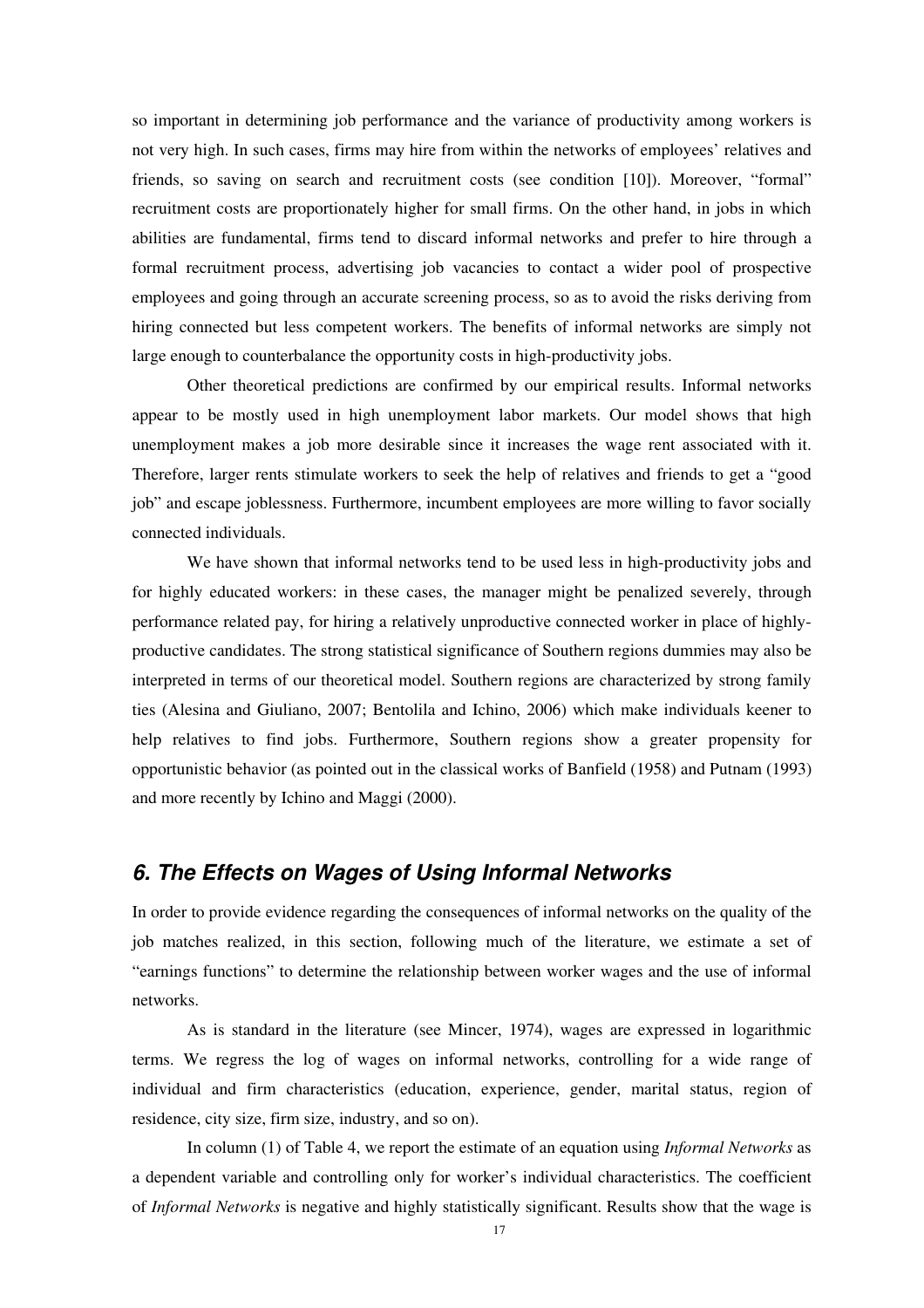about 14% lower if a worker is hired through informal networks. A large part of this effect is obviously due to the omitted variables connected with the use of informal networks (firm size, regions, industries, etc.). Results of regression (1) indicate that education and experience greatly increase wages (+5% for each year of education and +4% for an additional year of experience) and that females earn nearly 30% less than males.

In column (2), we include macro-regional dummies (5), firm size dummies (3) and city size dummies (4) as explanatory variables. Column (3) introduces the regional unemployment rate and column (4) includes family network size and the number of job experiences. Results show that wages are lower in the South and Islands, higher in large firms and in large cities. Estimate results show that informal networks are associated with a wage loss of around 6 percentage points.

This negative effect of informal networks is reduced to 5 percentage points when we control for the number of job experiences, the size of family network (column 4) and industry dummies (column 5). However, the effect is highly statistically significant (at the 1 percent level).

Notwithstanding the fact that, in the latter specifications, we are controlling for a host of factors which are correlated with the use of informal networks, results show that wages are on average lower for workers using informal networks even when these workers have similar levels of education, work in firms of similar size, in the same area and in the same industry, and so on.

A possible interpretation of these findings is that a significant proportion of workers hired through informal networks – without a formal process of screening – tend to be of lower ability because they are typically selected on the basis of family ties rather than on purely meritocratic criteria. Firms are probably aware of the risks of using informal networks but accept these risks since informal networks allow a saving in recruitment costs (and may make employees related to the recruit happier).

|                           | (1)           | (2)           | (3)           | (4)          | (5)          |
|---------------------------|---------------|---------------|---------------|--------------|--------------|
| <b>Informal Networks</b>  | $-0.1440***$  | $-0.0633***$  | $-0.0602$ *** | $-0.0526***$ | $-0.0502***$ |
|                           | $-0.0229$     | $-0.0214$     | $-0.0214$     | $-0.0210$    | $-0.0204$    |
| Female                    | $-0.2973***$  | $-0.3098$ *** | $-0.3124***$  | $-0.3161***$ | $-0.2882***$ |
|                           | $-0.0233$     | $-0.0223$     | $-0.0223$     | $-0.0219$    | $-0.0243$    |
| Married                   | $-0.0011$     | 0.0116        | 0.0148        | 0.0296       | 0.0302       |
|                           | $-0.0263$     | $-0.0249$     | $-0.0249$     | $-0.0242$    | $-0.0238$    |
| Education                 | $0.0524***$   | $0.0417***$   | $0.0412***$   | $0.0383***$  | $0.0320***$  |
|                           | $-0.0040$     | $-0.0038$     | $-0.0038$     | $-0.0038$    | $-0.0039$    |
| Experience                | $0.0415***$   | $0.0332***$   | $0.0328***$   | $0.0300$ *** | $0.0293***$  |
|                           | $-0.0039$     | $-0.0036$     | $-0.0036$     | $-0.0036$    | $-0.0035$    |
| <b>Experience Squared</b> | $-0.0007$ *** | $-0.0005***$  | $-0.0005***$  | $-0.0005***$ | $-0.0005***$ |
|                           | $-0.0001$     | $-0.0001$     | $-0.0001$     | $-0.0001$    | $-0.0001$    |
| North-East                |               | $-0.0243$     | $-0.0400$     | $-0.0541**$  | $-0.0456*$   |
|                           |               | $-0.0254$     | $-0.0262$     | $-0.0256$    | $-0.0250$    |
| Centre                    |               | $-0.0353$     | $-0.0021$     | $-0.0211$    | $-0.0249$    |
|                           |               | $-0.0300$     | $-0.0294$     | $-0.0286$    | $-0.0277$    |
| South                     |               | $-0.2110***$  | $-0.0416$     | $-0.0392$    | $-0.0572$    |
|                           |               | $-0.0355$     | $-0.0510$     | $-0.0502$    | $-0.0498$    |
| Islands                   |               | $-0.3489***$  | $-0.1199*$    | $-0.1160*$   | $-0.1221**$  |
|                           |               | $-0.0444$     | $-0.0629$     | $-0.0624$    | $-0.0620$    |
| Small City (20-40)        |               | $-0.0148$     | $-0.0082$     | $-0.0125$    | $-0.0202$    |
|                           |               | $-0.0288$     | $-0.0286$     | $-0.0285$    | $-0.0283$    |
| Medium City (40-500)      |               | $0.0367*$     | $0.0362*$     | 0.0243       | 0.0103       |

**Table 4. OLS estimates of earnings functions. Dependent variable: logarithm of wage**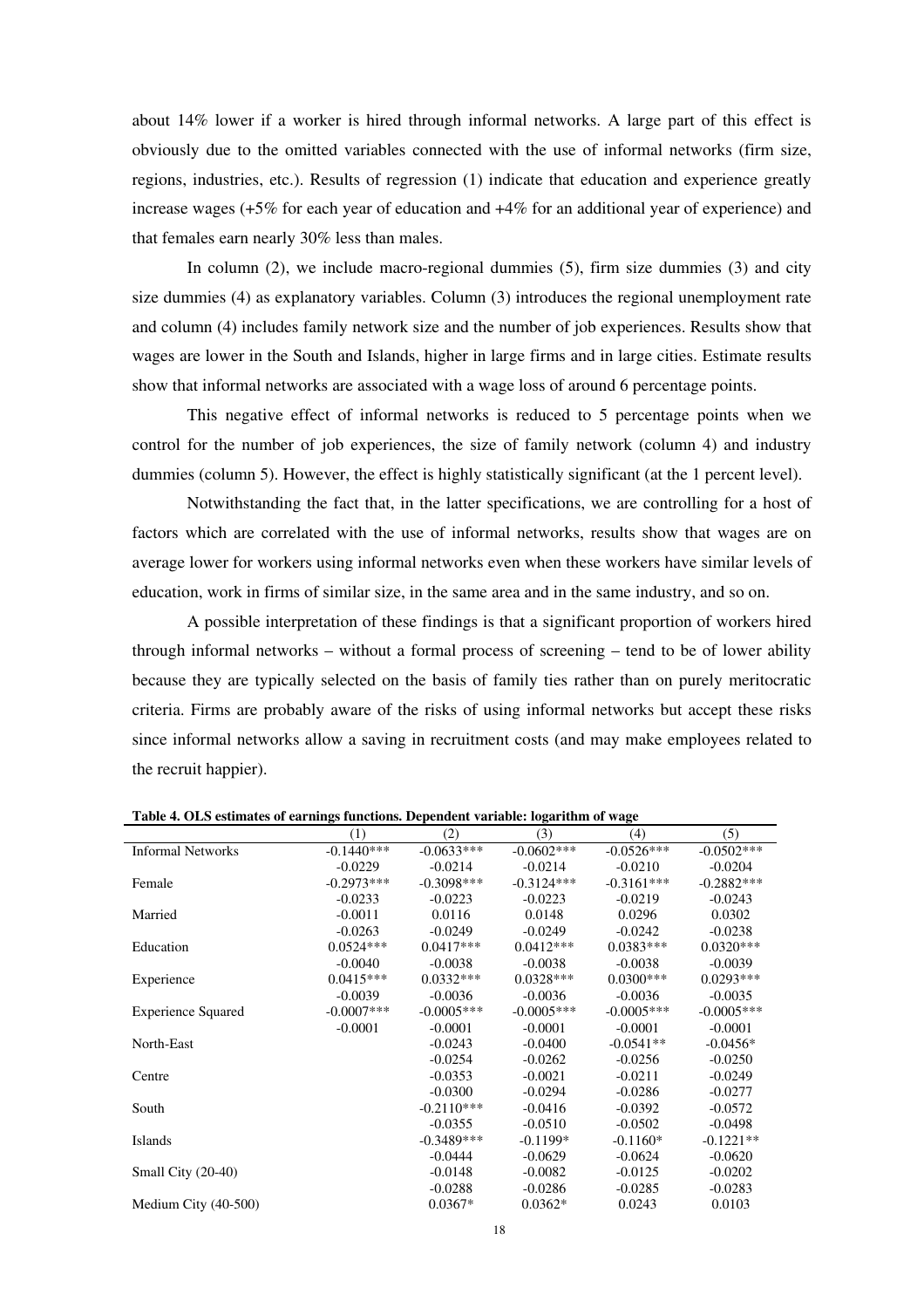|                             |             | $-0.0211$   | $-0.0210$    | $-0.0209$    | $-0.0205$    |
|-----------------------------|-------------|-------------|--------------|--------------|--------------|
| Large City $(500)$          |             | $0.1361***$ | $0.1762***$  | $0.1507***$  | $0.1386***$  |
|                             |             | $-0.0438$   | $-0.0441$    | $-0.0430$    | $-0.0418$    |
| Medium Firm Employee        |             | $0.0767***$ | $0.0715***$  | $0.0725***$  | $0.0730***$  |
|                             |             | $-0.0241$   | $-0.0242$    | $-0.0239$    | $-0.0237$    |
| Large Firm Employee         |             | $0.1638***$ | $0.1585***$  | $0.1629***$  | $0.1357***$  |
|                             |             | $-0.0280$   | $-0.0279$    | $-0.0280$    | $-0.0262$    |
| Regional Unemployment       |             |             | $-0.0157***$ | $-0.0152***$ | $-0.0123***$ |
|                             |             |             | $-0.0042$    | $-0.0041$    | $-0.0041$    |
| <b>Family Network Size</b>  |             |             |              | $-0.0155***$ | $-0.0142***$ |
|                             |             |             |              | $-0.0028$    | $-0.0027$    |
| Number of Job Experiences   |             |             |              | $-0.0191**$  | $-0.0198***$ |
|                             |             |             |              | $-0.0075$    | $-0.0068$    |
| Manufacturing               |             |             |              |              | $0.2270***$  |
|                             |             |             |              |              | $-0.0435$    |
| Building and construction   |             |             |              |              | $0.2677***$  |
|                             |             |             |              |              | $-0.0527$    |
| Wholesale and retail trade  |             |             |              |              | $0.2024***$  |
|                             |             |             |              |              | $-0.0487$    |
| Transport, Communication    |             |             |              |              | $0.3044***$  |
|                             |             |             |              |              | $-0.0539$    |
| Credit and insurance        |             |             |              |              | 0.4949***    |
|                             |             |             |              |              | $-0.0605$    |
| IT services, research, real |             |             |              |              | $0.2446***$  |
| estate                      |             |             |              |              |              |
|                             |             |             |              |              | $-0.0557$    |
| Domestic services           |             |             |              |              | 0.0280       |
|                             |             |             |              |              | $-0.0622$    |
| Constant                    | $8.6015***$ | $8.7646***$ | 8.8573***    | $9.0405***$  | 8.868***     |
|                             | $-0.0573$   | $-0.0580$   | $-0.0636$    | $-0.0705$    | $-0.0777$    |
| <b>Observations</b>         | 3879        | 3879        | 3879         | 3879         | 3879         |
| R-squared                   | 0.2342      | 0.2926      | 0.2960       | 0.3085       | 0.3385       |

Notes: The dependent variable is the logarithm of wage. Sample: Private employees. Regressions are weighted by sampling weights. The standard errors (correct for heteroscedasticity) are reported in parenthesis. The standard errors reported in columns (4), (5) and (6) are corrected for the potential clustering at the regional level. The symbols \*\*\*, \*\*, \* show that the coefficients are statistically significant, respectively, at 1, 5, and 10 percent levels.

# *7. Concluding Remarks*

A great deal of literature considers recourse to the help of relatives, friends and acquaintances in order to find a job and to fill job vacancies to be an efficient mechanism, in terms of low recruitment costs, better selection of employees and higher quality matches.

However, the signalling by incumbent employees may be directed at favoring the employment of relatives and friends rather than selection of the best workers. We have proposed a simple model of nepotism, showing that favoritism in recruitment is more probable the stronger family ties are, the lower the level of job productivity is, and the higher the unemployment rate is. On the other hand, firms tend to use informal channels if "formal" recruitment costs are high, if the probability of selecting high productivity worker is low, and in jobs where productivity differentials are limited.

To investigate empirically the determinants and consequences of using informal networks, we have used individual data drawn from the Bank of Italy Survey on Household Income and Wealth (SHIW) regarding the methods used by employees to find their job.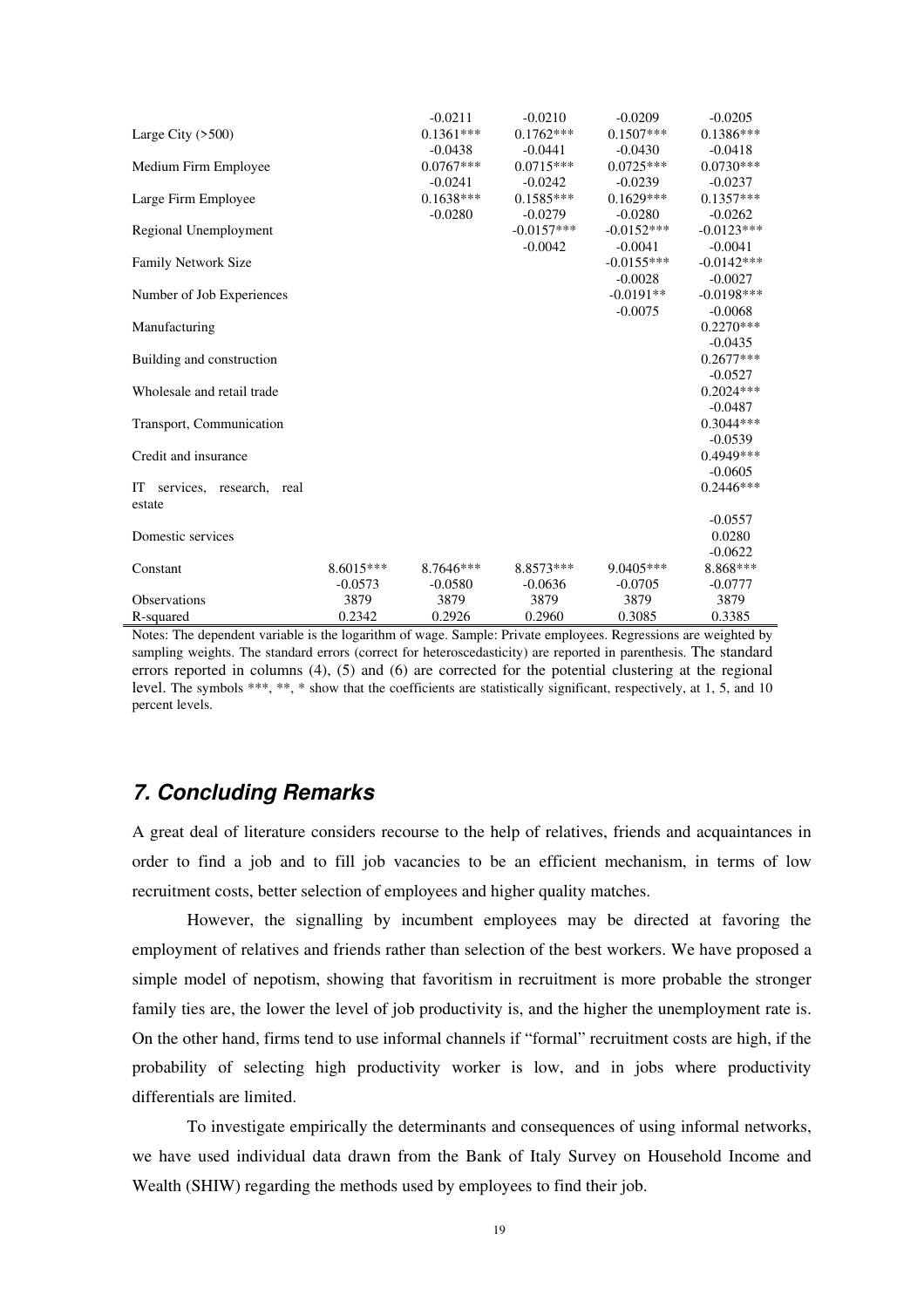Firstly, we have shown that the use of informal networks in Italian labor markets is associated with low educational levels, small firm size, low productivity jobs, high unemployment areas, high wage rent, wide family networks and multiple job experiences. These findings are in line with a number of predictions from our theoretical model.

Secondly, by controlling for a number of individual and firm characteristics, we directly verify whether informal networks are associated with a relatively poor quality of labor matches. Similarly to Pistaferri (1999) and other empirical works which find a negative effect of informal networks, we show that wages of workers using informal networks tend to be lower than wages of workers using formal methods of finding work.

Several findings from our work are in contrast with the theories that consider informal networks to be an efficient method of matching between firms and workers. Informal networks turn out be used only in low-skilled jobs and the quality of the matches (measured by the wage) tends also to be lower, even when taking into account all the determinants of the use of informal networks. Our interpretation of the evidence is that informal networks in Italian labor markets – rather than being an efficient channel of information transmission – tend to interfere with a genuine process of worker selection, favoring socially connected people in place of more talented workers.

### *References*

- Acemoglu, D. and Pischke, S. (1999), "The Structure of Wages and Investment in General Training", *Journal of Political Economy*, 107, pp. 539-72.
- Addison, J., Portugal P., (2002), "Job Search Methods and Outcomes". *Oxford Economic Papers*, 54, pp. 505-533.
- Alesina A., Giuliano, P., (2007), "The Power of the Family". *NBER Working Papers 13051, National Bureau of Economic Research, Inc.*
- Angrist, J., (1999), "Estimation of Limited Dependent Variable Models With Dummy Endogenous Regressors ". *Journal of Business and Economic Statistics*, 19(1), pp. 2-28.
- Bandiera, O., Barankay, I, and Rasul, I., 2009, "Social Connections and Incentives in the Workplace: Evidence from Personnel Data" forthcoming in *Econometrica*
- Banfield, E., (1958), "The Moral Basis of a Backward Society". *The Free Press*.
- Bennedsen, M., Nielsen, K., Perez-Gonzalez, F. and Wolfenzon, D., (2007), "Inside the Family Firm: the Role of Families in Succession Decisions and Performance". *Quarterly Journal of Economics,* 122(2), pp. 647-691.
- Bentolila S., Ichino, A. (2006), "Unemployment and Consumption Near and Far Away from the Mediterranean". *Journal of Population Economics*, 21(2), pp. 255-280.
- Bentolila, S., C. Michelacci and J. Suarez, (2004), "Social Contacts and Occupational Choice". *CEPR Discussion Paper No. 4308*.
- Bertrand, M. Schoar, A., (2006), "The Role of Family in Family Firms". *Journal of Economic Perspectives*, 20(2), pp. 73-96.
- Bewley, T. (1999), "Fairness, Reciprocity, and Wage Rigidity". *Cowles Foundation Discussion Paper No.*1383.
- Blanchflower, D., Bryson, A., (2003), "What Effect Do Unions Have on Wages Now and Would "What Do Unions Do" Be Surprised?". *NBER Working Paper No. W9973.*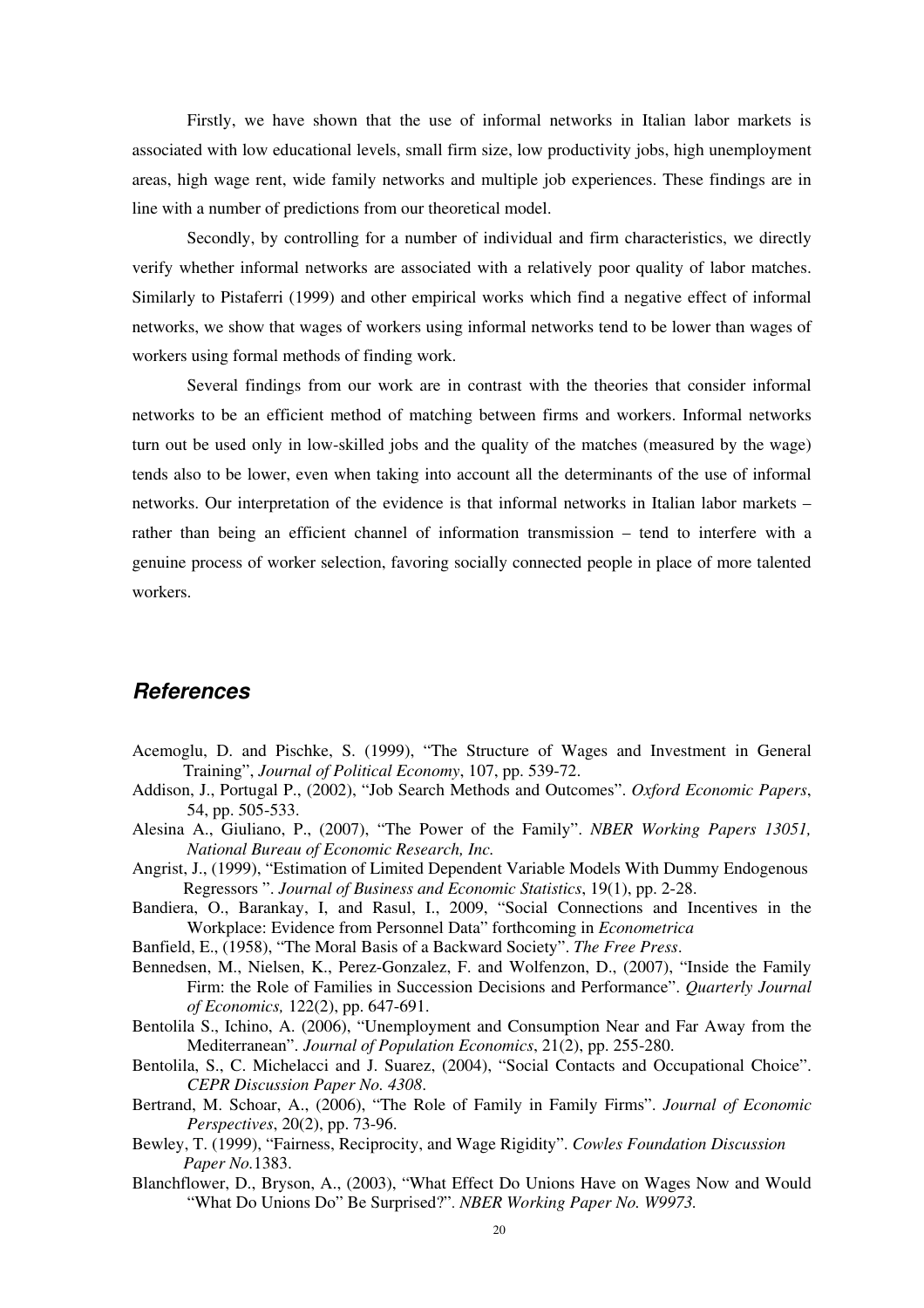- Burkart, M., Panunzi, F., and Shleifer, A. (2003), "Family Firms". *Journal of Finance*, 58(5), pp. 2167-2201.
- Calvó-Armengol A. (2006), "Networks in Labor Markets: Wage and Employment Dynamics and Inequality" *Journal of Economic Theory*, Forthcoming.
- Calvò-Armengol, A. (2006), "Social Networks and Labour Market Outcomes", *CREI, No. 17.*
- Card D., (1996), "The Effect of Unions on the Structure of Wages: A Longitudinal Analysis". *Econometrica* 64, pp.957-979.
- Cingano F., Rosolia, A. (2006), "People I Know: Workplace Networks and Job Search Outcomes". *Bank of Italy, Economic Research Department Paper No. 600.*
- Corcoran, M., Datcher, L. and Duncan, G., (1980), "Information and Influence Networks in Labor Markets", in Duncan, G , Morgan, J., eds.. Five Thousand American Families: Patterns of Economic Progress, Ann Arbor, MI: *Institute for Social Research*, (7), pp. 1-37.
- Datcher, L., (1983), "The Impact of Informal Networks on Quit Behavior". *Review of Economics and Statistics* 65, pp. 491-495.
- De Paola, M. and Scoppa, V., (2001), "The Role of Family Ties in the Labour Market. An Interpretation Based on Efficiency Wage Theory". *Labour*, 15(4), pp. 603-23.
- De Paola, M. and Scoppa, V., (2003), "Family Ties and Training Provision in an Insider-Outsider Framework", *Journal of Socio-Economics,* 32, 2, pp. 197-217.
- Goldberg, S. Matthew, (1982), "Discrimination, Nepotism, and Long-Run Wage Differentials". *Quarterly Journal of Economics*, 97(2), pp.307-319.
- Granovetter, M. (1974), "Getting a Job: a Study on Contacts and Careers". Chicago, *Chicago University Press*.
- Granovetter, M., (1995), "Getting a Job: A Study of Contacts and Careers" ( $2<sup>nd</sup> Ed$ ). The University of *Chicago Press, Chicago.*
- Gregory, R., and J. Borland, (1999), "Recent Developments in Public Sector Labor Markets," *in The Handbook of Labor Economics*, ed. by O. Ashenfelter and D. Card, Vol. 3C.
- Groothuis, P. and Groothuis, J. (2008). Nepotism or Family Tradition? A Study of NASCAR Drivers. *Journal of Sports Economics*, 9, 3, pp. 250-265.
- Guiso, L., Sapienza, P. and Zingales, L. (2004). The Role of Social Capital in Financial Development. *American Economic Review*, 94, 3, pp. 526-56.
- Holzer, H., (1987), "Informal Job Search and Black Youth Unemployment. American Economic Review 77, pp. 446–452.
- Holzer, H., (1988), "Search Method Use by Unemployed Youth". *Journal of Labor Economics*, 6( 1), pp. 1–20.
- Ichino, A., Maggi, G., (2000), "Work Environment and Individual Background: Explaining Regional Shirking Differentials in a Large Italian Firm"**.** *Quarterly Journal of Economics*  115 (3), pp. 1057-1090
- Ionnides, M. and Loury L., (2004), "Job Information Networks, Neighborhood Effects, and Inequality." *Journal of Economic Literature*, 42, pp. 1056-93.
- Kramarz F. and D. Thesmar (2006), "Social Networks in the Boardroom" *CEPR Discussion Papers No 5496*.
- Kramarz, F. and Nordstrom Skans O. (2007), "Nepotism at work? Family networks and youth labor market entry", CREST Working Paper.
- Krueger, A., Summers, L. (1988), "Efficiency Wages and the Inter-industry Wage Structure". *Econometrica*; 56(2), pp. 259-93.
- Kugler, A.D., (2003), "Employee referrals and efficiency wages". *Labour Economics*, 10(5), 531- 556.
- Laband, D. and Lentz, B., (1983) "Like Father, Like Son: Toward an Economic Theory of Occupational Following. *Southern Economic Journal*, 50 (2), pp.474-493.
- Laband, D. and Lentz, B., (1990), "Why so Many Children of Doctors Become Doctors: Nepotism vs. Human Capital Transfer". *Journal of Human Resources*, 24, pp. 396-413.
- Laband, D. and Lentz, B., (1992) "Self-Recruitment in the Legal Profession". *Journal of Labor Economics*, 10(2), pp. 182-201.
- Lazear, E. (1995), "Personnel Economics". *Cambridge and London*: MIT Press.
- Mincer J. (1974), *Schooling, Experience, and Earnings*, Columbia University Press, New York.